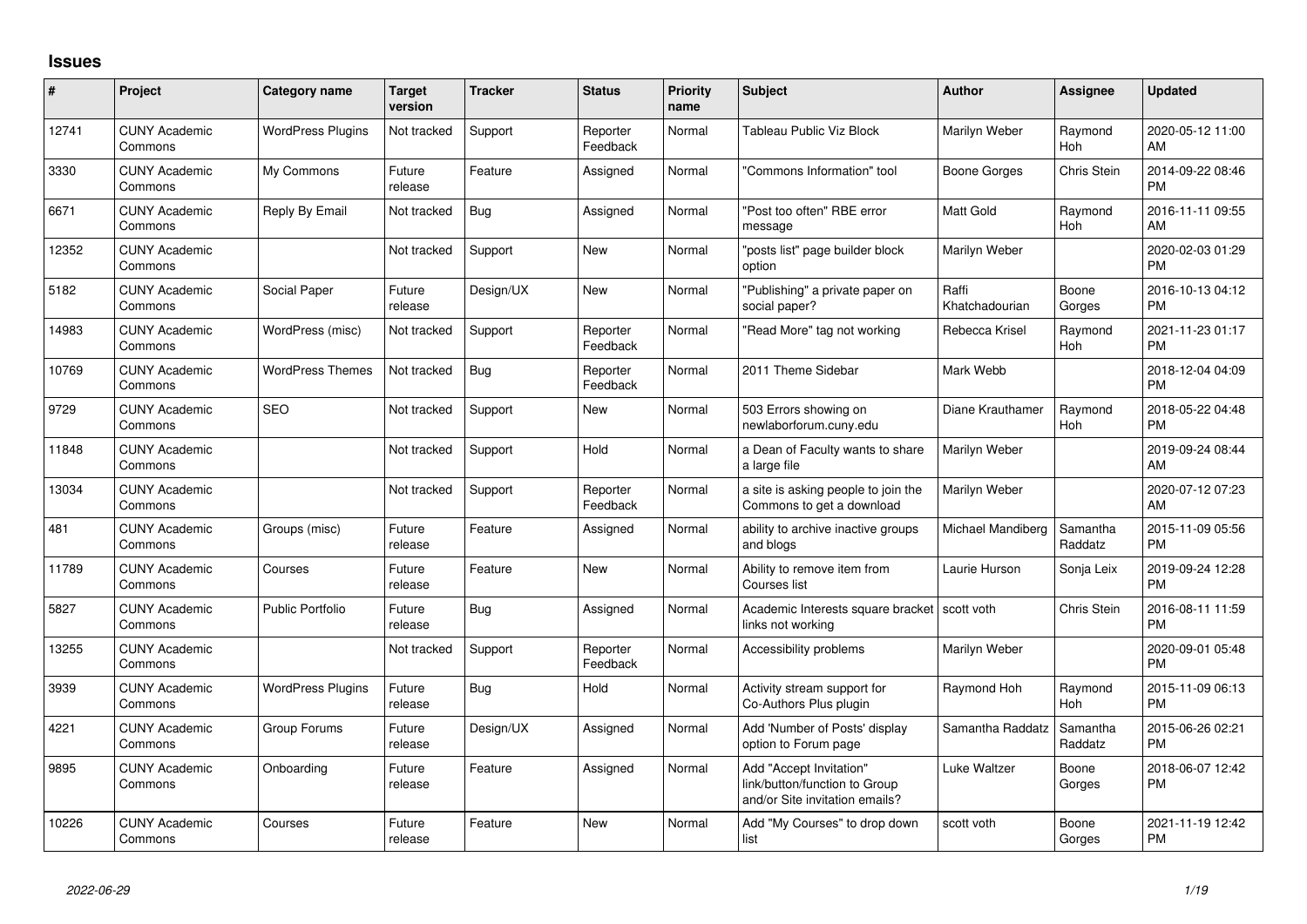| #     | Project                         | <b>Category name</b>     | <b>Target</b><br>version | <b>Tracker</b> | <b>Status</b>        | <b>Priority</b><br>name | <b>Subject</b>                                                                                  | <b>Author</b>           | Assignee            | <b>Updated</b>                |
|-------|---------------------------------|--------------------------|--------------------------|----------------|----------------------|-------------------------|-------------------------------------------------------------------------------------------------|-------------------------|---------------------|-------------------------------|
| 5488  | <b>CUNY Academic</b><br>Commons | Social Paper             | Future<br>release        | Bug            | <b>New</b>           | Normal                  | Add a "last edited by" field to<br>Social Paper group directories                               | Boone Gorges            |                     | 2016-04-21 10:05<br><b>PM</b> |
| 9835  | <b>CUNY Academic</b><br>Commons | Group Forums             | Future<br>release        | Bug            | Assigned             | Normal                  | add a "like" function?                                                                          | Marilyn Weber           | <b>Erik Trainer</b> | 2018-06-05 01:49<br><b>PM</b> |
| 16307 | <b>CUNY Academic</b><br>Commons |                          |                          | <b>Bug</b>     | New                  | Normal                  | Add brief messaging to<br>accept/decline group membership<br>requests                           | <b>Matt Gold</b>        | Boone<br>Gorges     | 2022-06-27 06:13<br><b>PM</b> |
| 3492  | <b>CUNY Academic</b><br>Commons | <b>WordPress Themes</b>  | Future<br>release        | Support        | Assigned             | Normal                  | Add CBOX theme to the<br>Commons                                                                | scott voth              | Raymond<br>Hoh      | 2014-10-08 05:55<br><b>PM</b> |
| 11945 | <b>CUNY Academic</b><br>Commons | Reckoning                | Future<br>release        | Feature        | Reporter<br>Feedback | Normal                  | Add Comments bubble to<br>Reckoning views                                                       | Boone Gorges            | Boone<br>Gorges     | 2019-11-12 05:14<br><b>PM</b> |
| 2573  | <b>NYCDH Community</b><br>Site  |                          |                          | Feature        | Reporter<br>Feedback | Normal                  | Add dh nyc twitter list feed to site                                                            | <b>Mark Newton</b>      | Matt Gold           | 2013-05-16 11:42<br><b>PM</b> |
| 2571  | <b>NYCDH Community</b><br>Site  |                          |                          | Feature        | Assigned             | Normal                  | Add Google custom search box to<br>homepage                                                     | <b>Mark Newton</b>      | Raymond<br>Hoh      | 2013-05-18 07:49<br><b>PM</b> |
| 3220  | <b>CUNY Academic</b><br>Commons | <b>Public Portfolio</b>  | Future<br>release        | Feature        | Assigned             | Normal                  | Add indent/outdent option to<br>Formatting Buttons on Profile<br>Page                           | <b>Matt Gold</b>        | Boone<br>Gorges     | 2014-05-21 10:39<br><b>PM</b> |
| 4222  | <b>CUNY Academic</b><br>Commons | User Experience          | Future<br>release        | Design/UX      | New                  | Normal                  | Add information to 'Delete<br>Account' page                                                     | Samantha Raddatz        | scott voth          | 2015-06-26 11:35<br>AM        |
| 4225  | <b>CUNY Academic</b><br>Commons | DiRT Integration         | Future<br>release        | Design/UX      | <b>New</b>           | Normal                  | Add information to DIRT page (in<br>Create a Group)                                             | Samantha Raddatz        | Matt Gold           | 2015-06-26 03:14<br><b>PM</b> |
| 8675  | <b>CUNY Academic</b><br>Commons | User Onboarding          | Future<br>release        | Bug            | Reporter<br>Feedback | Low                     | Add new User search screen calls<br>for the input of email address but<br>doesn't work with one | Paul Hebert             | Boone<br>Gorges     | 2017-10-11 11:17<br>AM        |
| 4226  | <b>CUNY Academic</b><br>Commons | <b>BuddyPress Docs</b>   | Future<br>release        | Design/UX      | New                  | Normal                  | Add option to connect a Doc with<br>a Group                                                     | Samantha Raddatz        | Samantha<br>Raddatz | 2015-09-09 04:08<br><b>PM</b> |
| 2223  | <b>CUNY Academic</b><br>Commons | <b>WordPress Plugins</b> | Future<br>release        | Feature        | Assigned             | Low                     | Add Participad to the CUNY<br><b>Academic Commons</b>                                           | <b>Matt Gold</b>        | Boone<br>Gorges     | 2014-09-17 10:03<br><b>PM</b> |
| 16290 | <b>CUNY Academic</b><br>Commons |                          |                          | Feature        | Reporter<br>Feedback | Normal                  | Add Table Of Contents Block<br>plug-in                                                          | Raffi<br>Khatchadourian |                     | 2022-06-24 10:26<br>AM        |
| 5199  | <b>CUNY Academic</b><br>Commons | Social Paper             | Future<br>release        | Feature        | New                  | Normal                  | add tables to the SP editor                                                                     | Marilyn Weber           |                     | 2016-10-24 11:27<br>AM        |
| 554   | <b>CUNY Academic</b><br>Commons | BuddyPress (misc)        | Future<br>release        | Feature        | Assigned             | Normal                  | Add Trackback notifications to<br>site-wide activity feed                                       | <b>Matt Gold</b>        | Boone<br>Gorges     | 2015-11-09 06:19<br><b>PM</b> |
| 2574  | <b>NYCDH Community</b><br>Site  |                          |                          | Feature        | Assigned             | Normal                  | Add Way to Upload Files to<br>Groups                                                            | <b>Mark Newton</b>      | Raymond<br>Hoh      | 2013-05-18 07:46<br><b>PM</b> |
| 15613 | <b>CUNY Academic</b><br>Commons |                          | 2.0.3                    | Feature        | Reporter<br>Feedback | Normal                  | Adding "Passster" plugin                                                                        | Laurie Hurson           |                     | 2022-06-29 11:32<br>AM        |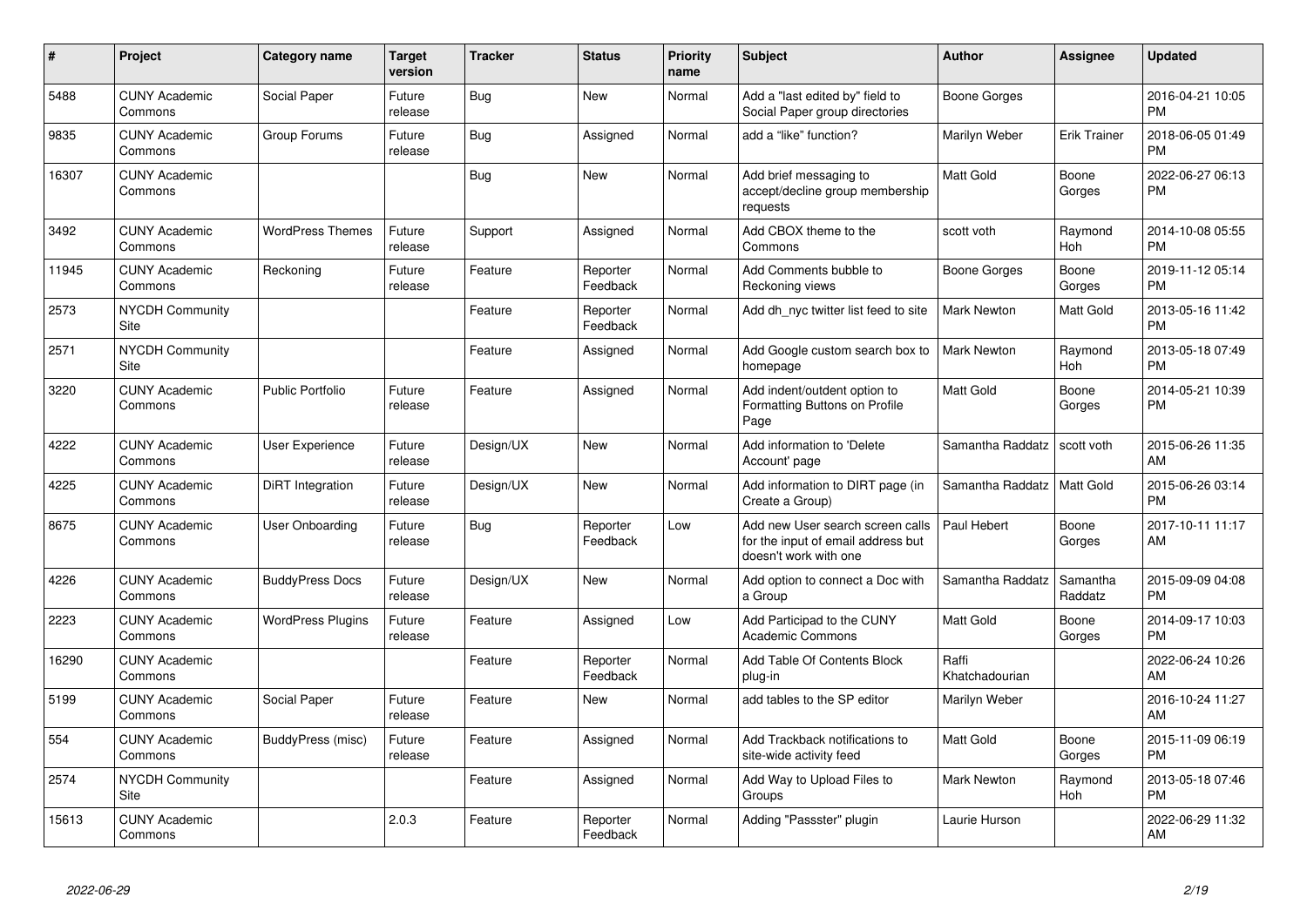| #     | Project                         | <b>Category name</b>     | <b>Target</b><br>version | <b>Tracker</b> | <b>Status</b>        | <b>Priority</b><br>name | <b>Subject</b>                                                                       | <b>Author</b>       | <b>Assignee</b>    | <b>Updated</b>                |
|-------|---------------------------------|--------------------------|--------------------------|----------------|----------------------|-------------------------|--------------------------------------------------------------------------------------|---------------------|--------------------|-------------------------------|
| 14504 | <b>CUNY Academic</b><br>Commons |                          | Not tracked              | Publicity      | Reporter<br>Feedback | Normal                  | Adding showcases to home page<br>menu                                                | Laurie Hurson       | Boone<br>Gorges    | 2022-01-19 03:26<br><b>PM</b> |
| 11393 | <b>CUNY Academic</b><br>Commons |                          | Not tracked              | Publicity      | <b>New</b>           | Normal                  | After 1.15 release, ceate a hero<br>slide and post about adding a site<br>to a group | scott voth          | Patrick<br>Sweeney | 2019-05-14 10:32<br>AM        |
| 15370 | <b>CUNY Academic</b><br>Commons |                          |                          | Support        | Reporter<br>Feedback | Normal                  | All-in-One Event Calendar?                                                           | Marilyn Weber       |                    | 2022-02-17 11:03<br>AM        |
| 5016  | <b>CUNY Academic</b><br>Commons | Events                   | Future<br>release        | Feature        | Assigned             | Low                     | Allow comments to be posted on<br>events                                             | Matt Gold           | Raymond<br>Hoh     | 2019-03-01 02:23<br><b>PM</b> |
| 1167  | <b>CUNY Academic</b><br>Commons | <b>Email Invitations</b> | Future<br>release        | Feature        | <b>New</b>           | Low                     | Allow email invitations to be resent                                                 | Boone Gorges        | Boone<br>Gorges    | 2015-11-12 12:53<br>AM        |
| 3354  | <b>CUNY Academic</b><br>Commons | <b>Group Files</b>       | Future<br>release        | Feature        | Assigned             | Low                     | Allow Group Download of Multiple<br><b>Selected Files</b>                            | Matt Gold           | Chris Stein        | 2014-08-01 08:50<br>AM        |
| 3308  | <b>CUNY Academic</b><br>Commons | Group Invitations        | Future<br>release        | Feature        | Assigned             | Normal                  | Allow members to rescind group<br>invitations                                        | <b>Matt Gold</b>    | Boone<br>Gorges    | 2015-04-01 08:53<br><b>PM</b> |
| 4635  | <b>CUNY Academic</b><br>Commons | Authentication           | Future<br>release        | Feature        | <b>New</b>           | Normal                  | Allow non-WP authentication                                                          | Boone Gorges        | Sonja Leix         | 2019-03-01 02:05<br><b>PM</b> |
| 13835 | <b>CUNY Academic</b><br>Commons | WordPress (misc)         | Future<br>release        | Feature        | <b>New</b>           | Normal                  | Allow OneSearch widget to have<br>'CUNY' as campus                                   | Boone Gorges        | Boone<br>Gorges    | 2021-11-19 12:39<br><b>PM</b> |
| 1165  | <b>CUNY Academic</b><br>Commons | <b>Email Invitations</b> | Future<br>release        | Feature        | Assigned             | Low                     | Allow saved lists of invitees under<br>Send Invites                                  | Boone Gorges        | Boone<br>Gorges    | 2015-11-09 06:03<br><b>PM</b> |
| 6332  | <b>CUNY Academic</b><br>Commons | WordPress (misc)         | Future<br>release        | Feature        | <b>New</b>           | Normal                  | Allow uploaded files to be marked<br>as private in an ad hoc way                     | <b>Boone Gorges</b> |                    | 2016-10-17 11:41<br><b>PM</b> |
| 2523  | <b>CUNY Academic</b><br>Commons | <b>BuddyPress Docs</b>   | Future<br>release        | Feature        | Assigned             | Normal                  | Allow Users to Upload Images to<br><b>BP</b> Docs                                    | <b>Matt Gold</b>    | Boone<br>Gorges    | 2015-11-09 06:14<br><b>PM</b> |
| 15176 | <b>CUNY Academic</b><br>Commons |                          | Not tracked              | Support        | Reporter<br>Feedback | Normal                  | Archiving Q Writing & Old<br>Wordpress Sites on the Commons                          | Laurie Hurson       |                    | 2022-02-08 10:28<br>AM        |
| 5489  | <b>CUNY Academic</b><br>Commons | Social Paper             | Future<br>release        | Feature        | <b>New</b>           | Normal                  | Asc/desc sorting for Social Paper<br>directories                                     | Boone Gorges        |                    | 2016-04-21 10:06<br><b>PM</b> |
| 11243 | <b>CUNY Academic</b><br>Commons | BuddyPress (misc)        | Future<br>release        | Bug            | <b>New</b>           | Normal                  | Audit bp-custom.php                                                                  | Raymond Hoh         | Raymond<br>Hoh     | 2022-04-26 11:59<br>AM        |
| 9211  | <b>CUNY Academic</b><br>Commons | <b>WordPress Plugins</b> | Future<br>release        | Support        | Reporter<br>Feedback | Normal                  | Auto-Role Setting in Forum Plugin<br><b>Causing Some Confusion</b>                   | Luke Waltzer        | Boone<br>Gorges    | 2018-03-13 11:44<br>AM        |
| 13466 | <b>CUNY Academic</b><br>Commons | Cavalcade                | Future<br>release        | Feature        | <b>New</b>           | Normal                  | Automated cleanup for duplicate<br>Cavalcade tasks                                   | <b>Boone Gorges</b> | Boone<br>Gorges    | 2020-10-13 05:24<br><b>PM</b> |
| 11787 | <b>CUNY Academic</b><br>Commons |                          | Not tracked              | Support        | Reporter<br>Feedback | Normal                  | automated comments notifications<br>on ZenDesk                                       | Marilyn Weber       |                    | 2019-08-26 06:18<br><b>PM</b> |
| 3193  | <b>CUNY Academic</b><br>Commons | Group Forums             | Future<br>release        | Feature        | Assigned             | Normal                  | bbPress 2.x dynamic roles and<br><b>RBE</b>                                          | <b>Boone Gorges</b> | Boone<br>Gorges    | 2014-09-30 01:30<br><b>PM</b> |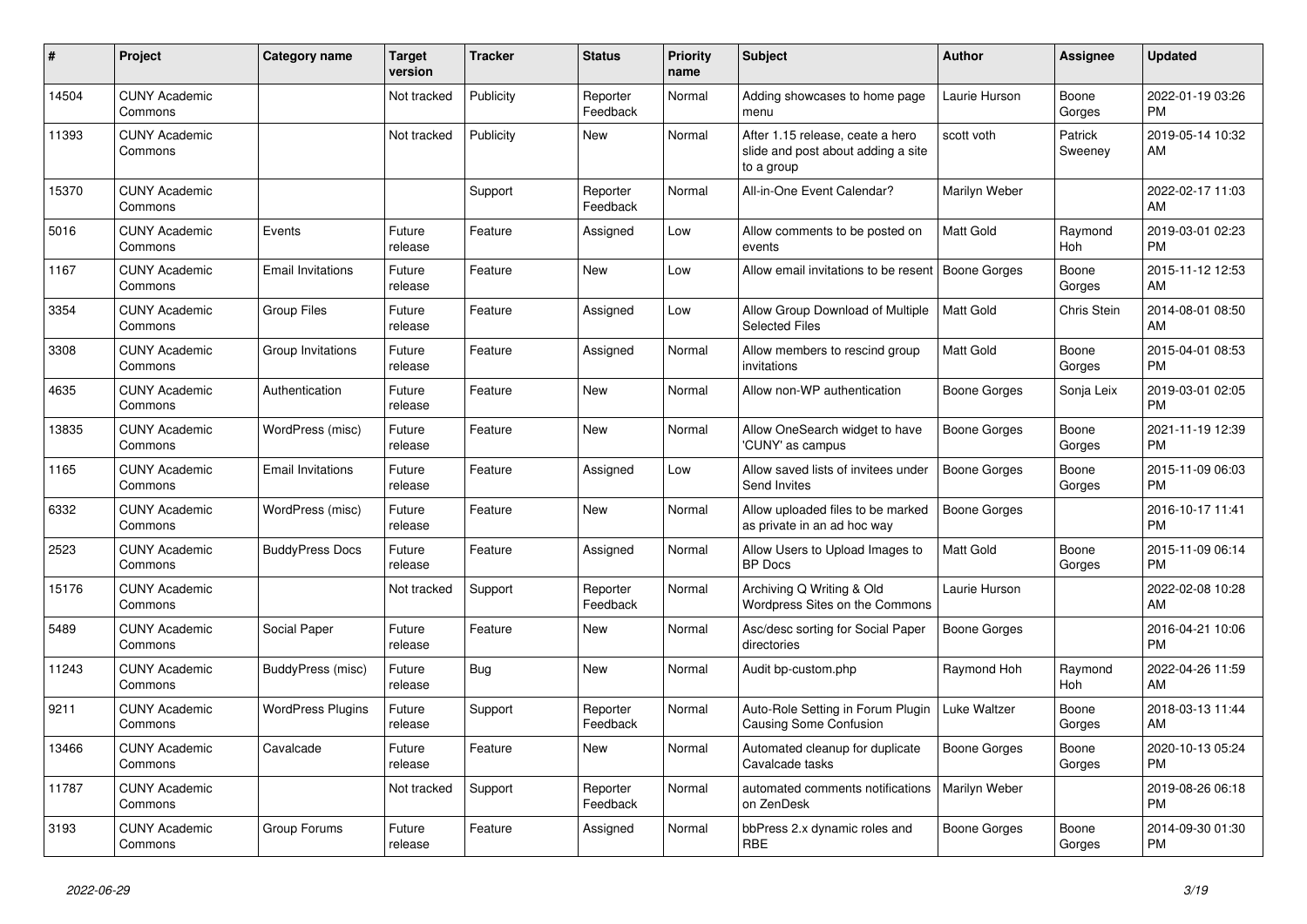| #     | Project                         | <b>Category name</b>     | <b>Target</b><br>version | <b>Tracker</b> | <b>Status</b>        | Priority<br>name | <b>Subject</b>                                                                                                                                        | Author                  | <b>Assignee</b>     | <b>Updated</b>                |
|-------|---------------------------------|--------------------------|--------------------------|----------------|----------------------|------------------|-------------------------------------------------------------------------------------------------------------------------------------------------------|-------------------------|---------------------|-------------------------------|
| 15923 | <b>CUNY Academic</b><br>Commons |                          | Not tracked              | Feature        | Reporter<br>Feedback | Normal           | <b>Bellows Plugin Adjustments</b>                                                                                                                     | Laurie Hurson           |                     | 2022-04-20 10:10<br>AM.       |
| 14309 | <b>CUNY Academic</b><br>Commons | Group Library            | Future<br>release        | Feature        | New                  | Normal           | Better handling of<br>bp_group_document file download<br>attempts when file is not present                                                            | <b>Boone Gorges</b>     | Boone<br>Gorges     | 2021-11-19 12:28<br><b>PM</b> |
| 1166  | <b>CUNY Academic</b><br>Commons | <b>Email Invitations</b> | Future<br>release        | Feature        | New                  | Low              | Better organizational tools for Sent   Boone Gorges<br><b>Invites</b>                                                                                 |                         | Boone<br>Gorges     | 2015-11-09 06:02<br><b>PM</b> |
| 635   | <b>CUNY Academic</b><br>Commons | BuddyPress (misc)        | Future<br>release        | Feature        | Assigned             | Normal           | Big Blue Button -<br>Videoconferencing in Groups and<br><b>Blogs</b>                                                                                  | Matt Gold               | Boone<br>Gorges     | 2011-03-14 03:24<br><b>PM</b> |
| 12911 | <b>CUNY Academic</b><br>Commons |                          | Not tracked              | Feature        | New                  | Normal           | Block access to xmlrpc.php based<br>on User-Agent                                                                                                     | <b>Boone Gorges</b>     | Boone<br>Gorges     | 2020-06-09 05:12<br>PM.       |
| 14113 | <b>CUNY Academic</b><br>Commons | WordPress (misc)         | Future<br>release        | Bug            | Hold                 | Normal           | Block Editor Not Working on this<br>page - Json error                                                                                                 | scott voth              | Boone<br>Gorges     | 2021-03-05 11:01<br>AM        |
| 11415 | <b>CUNY Academic</b><br>Commons | <b>WordPress Plugins</b> | Not tracked              | Bug            | Reporter<br>Feedback | Normal           | <b>Blog Subscriptions in Jetpack</b>                                                                                                                  | Laurie Hurson           |                     | 2019-05-14 10:34<br>AM        |
| 7624  | <b>CUNY Academic</b><br>Commons | BuddyPress (misc)        | Future<br>release        | Design/UX      | New                  | Normal           | <b>BP</b> Notifications                                                                                                                               | Luke Waltzer            | Paige Dupont        | 2017-02-08 10:43<br><b>PM</b> |
| 6749  | <b>CUNY Academic</b><br>Commons | Events                   | Future<br>release        | Bug            | New                  | Low              | BPEO iCal request can trigger<br>very large number of DB queries                                                                                      | Boone Gorges            | Raymond<br>Hoh      | 2016-11-15 10:09<br><b>PM</b> |
| 3042  | <b>CUNY Academic</b><br>Commons | <b>Public Portfolio</b>  | Future<br>release        | Feature        | Assigned             | Normal           | Browsing member interests                                                                                                                             | Matt Gold               | Boone<br>Gorges     | 2015-03-21 09:04<br>PM.       |
| 618   | <b>CUNY Academic</b><br>Commons | <b>BuddyPress Docs</b>   | Future<br>release        | Feature        | Assigned             | Normal           | BuddyPress Docs: export formats                                                                                                                       | <b>Boone Gorges</b>     | Boone<br>Gorges     | 2015-11-09 05:38<br><b>PM</b> |
| 1417  | <b>CUNY Academic</b><br>Commons | <b>BuddyPress Docs</b>   | Future<br>release        | Feature        | Assigned             | Low              | Bulk actions for BuddyPress Docs                                                                                                                      | <b>Boone Gorges</b>     | Boone<br>Gorges     | 2016-10-17 10:41<br><b>PM</b> |
| 364   | <b>CUNY Academic</b><br>Commons | <b>WordPress Plugins</b> | Future<br>release        | Feature        | New                  | Normal           | <b>Bulletin Board</b>                                                                                                                                 | Matt Gold               |                     | 2015-01-05 08:50<br><b>PM</b> |
| 4980  | <b>CUNY Academic</b><br>Commons | Home Page                | Future<br>release        | Feature        | Assigned             | Normal           | CAC Featured Content -- Adding<br>Randomization                                                                                                       | <b>Matt Gold</b>        | Boone<br>Gorges     | 2016-12-12 03:01<br><b>PM</b> |
| 16294 | <b>CUNY Academic</b><br>Commons |                          |                          | <b>Bug</b>     | New                  | Urgent           | CAC is down                                                                                                                                           | Raffi<br>Khatchadourian |                     | 2022-06-27 02:00<br><b>PM</b> |
| 2167  | <b>CUNY Academic</b><br>Commons | WordPress (misc)         | Future<br>release        | <b>Bug</b>     | Assigned             | Normal           | <b>CAC-Livestream Plugin Issues</b>                                                                                                                   | Michael Smith           | Dominic<br>Giglio   | 2015-01-02 03:06<br>PM        |
| 5058  | <b>CUNY Academic</b><br>Commons | Social Paper             | Future<br>release        | Feature        | New                  | Low              | Can there be a clearer signal that<br>even when comments have<br>already been made you add<br>comments by clicking on the side?<br>(SP suggestion #5) | Marilyn Weber           | Samantha<br>Raddatz | 2016-02-11 10:24<br><b>PM</b> |
| 13975 | <b>CUNY Academic</b><br>Commons | Social Paper             | Not tracked              | Support        | Reporter<br>Feedback | Normal           | can't approve comments on Social   Marilyn Weber<br>Paper paper                                                                                       |                         |                     | 2021-02-12 09:33<br>AM        |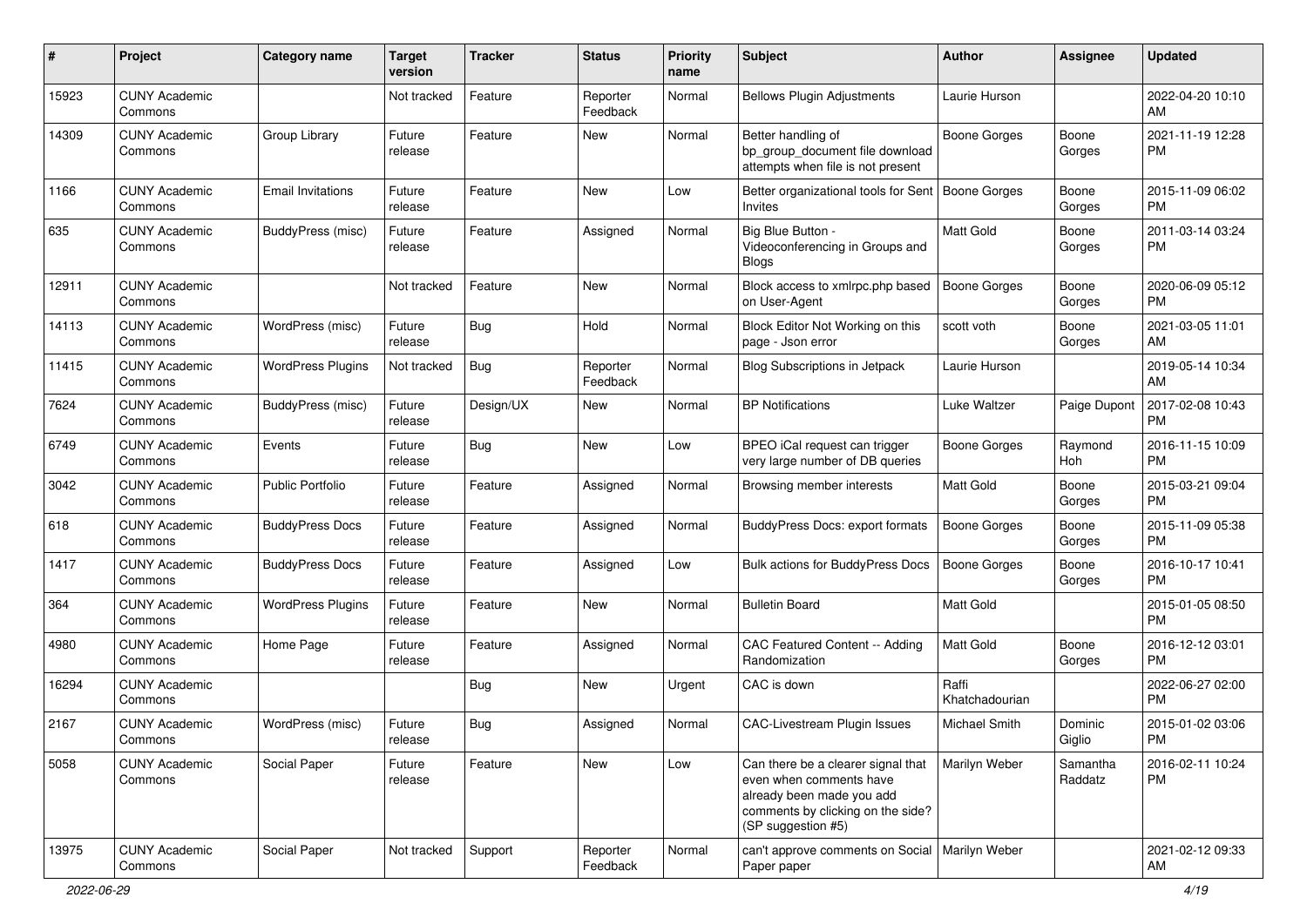| $\#$  | Project                         | <b>Category name</b>       | <b>Target</b><br>version | <b>Tracker</b> | <b>Status</b>        | Priority<br>name | <b>Subject</b>                                                        | <b>Author</b>           | <b>Assignee</b>     | <b>Updated</b>                |
|-------|---------------------------------|----------------------------|--------------------------|----------------|----------------------|------------------|-----------------------------------------------------------------------|-------------------------|---------------------|-------------------------------|
| 15516 | <b>CUNY Academic</b><br>Commons | <b>WordPress Plugins</b>   |                          | Bug            | Reporter<br>Feedback | Normal           | Can't publish or save draft of post<br>on wordpress.com               | Raffi<br>Khatchadourian | Raymond<br>Hoh      | 2022-03-02 05:52<br><b>PM</b> |
| 6755  | <b>CUNY Academic</b><br>Commons | WordPress (misc)           | Future<br>release        | Bug            | New                  | Normal           | Cannot Deactivate Plugin                                              | Laura Kane              |                     | 2016-11-16 01:12<br><b>PM</b> |
| 11649 | <b>CUNY Academic</b><br>Commons | <b>WordPress Plugins</b>   | 2.0.3                    | Bug            | In Progress          | Normal           | CC license displayed on every<br>page                                 | Gina Cherry             | Raymond<br>Hoh      | 2022-06-29 11:32<br>AM        |
| 14184 | <b>CUNY Academic</b><br>Commons | <b>Public Portfolio</b>    | Future<br>release        | Feature        | <b>New</b>           | Normal           | Centralized mechanism for storing<br>Campus affiliations              | <b>Boone Gorges</b>     | Boone<br>Gorges     | 2022-01-04 11:35<br>AM        |
| 4404  | <b>CUNY Academic</b><br>Commons | <b>Public Portfolio</b>    | Future<br>release        | Design/UX      | Assigned             | Normal           | Change color of permissions info<br>on portfolio editing interface    | <b>Matt Gold</b>        | Samantha<br>Raddatz | 2015-08-11 05:28<br><b>PM</b> |
| 11624 | <b>CUNY Academic</b><br>Commons | WordPress (misc)           | Not tracked              | Support        | New                  | Normal           | Change pages into posts or swap<br>database for a Commons site?       | Stephen Klein           | Raymond<br>Hoh      | 2019-07-09 11:04<br>AM        |
| 5992  | <b>CUNY Academic</b><br>Commons | <b>Email Notifications</b> | Future<br>release        | Feature        | <b>New</b>           | Normal           | Changing the From line of<br>autogenerated blog emails                | Marilyn Weber           |                     | 2018-09-27 05:19<br><b>PM</b> |
| 10657 | <b>CUNY Academic</b><br>Commons |                            | Not tracked              | Support        | Reporter<br>Feedback | Normal           | child theme problems                                                  | Marilyn Weber           |                     | 2018-11-08 01:19<br><b>PM</b> |
| 14994 | <b>CUNY Academic</b><br>Commons | cdev.gc.cuny.edu           | Not tracked              | Support        | In Progress          | Normal           | Clear Cache on CDEV                                                   | scott voth              | Raymond<br>Hoh      | 2021-12-07 03:51<br><b>PM</b> |
| 9346  | <b>CUNY Academic</b><br>Commons | WordPress (misc)           | Not tracked              | <b>Bug</b>     | <b>New</b>           | Normal           | Clone cetls.bmcc.cuny.edu for<br>development                          | Owen Roberts            | Raymond<br>Hoh      | 2018-03-06 05:35<br><b>PM</b> |
| 11449 | <b>CUNY Academic</b><br>Commons | WordPress - Media          | Not tracked              | Support        | Reporter<br>Feedback | Normal           | Cloning Media Library for JITP<br>from Staging to Production Site     | Patrick DeDauw          | Boone<br>Gorges     | 2019-05-13 12:00<br><b>PM</b> |
| 10982 | <b>CUNY Academic</b><br>Commons | Domain Mapping             | Not tracked              | Support        | Reporter<br>Feedback | Normal           | <b>CNAME</b> question                                                 | scott voth              |                     | 2019-01-22 04:29<br><b>PM</b> |
| 13331 | <b>CUNY Academic</b><br>Commons | Site cloning               | Future<br>release        | Bug            | New                  | Normal           | Combine Site Template and Clone<br>operations                         | <b>Boone Gorges</b>     | Jeremy Felt         | 2021-11-19 12:39<br><b>PM</b> |
| 11519 | <b>CUNY Academic</b><br>Commons |                            | Not tracked              | Support        | Assigned             | Normal           | comment option not appearing                                          | Marilyn Weber           |                     | 2019-09-24 10:28<br>AM        |
| 12573 | <b>CUNY Academic</b><br>Commons | <b>WordPress Plugins</b>   | Future<br>release        | Bug            | New                  | Normal           | CommentPress Core Issues                                              | scott voth              |                     | 2020-03-24 04:32<br><b>PM</b> |
| 8078  | <b>CUNY Academic</b><br>Commons | <b>WordPress Plugins</b>   | Future<br>release        | System Upgrade | Assigned             | Normal           | <b>CommentPress Updates</b>                                           | Margaret Galvan         | Christian<br>Wach   | 2017-05-08 03:49<br><b>PM</b> |
| 11149 | <b>CUNY Academic</b><br>Commons |                            | Not tracked              | Support        | Reporter<br>Feedback | Normal           | comments getting blocked                                              | Marilyn Weber           | Raymond<br>Hoh      | 2019-03-26 11:40<br>AM        |
| 14394 | <b>CUNY Academic</b><br>Commons |                            | Not tracked              | Feature        | New                  | Normal           | Commons News Site - redesign                                          | scott voth              | scott voth          | 2021-09-14 10:46<br>AM        |
| 3473  | <b>CUNY Academic</b><br>Commons | User Experience            | Future<br>release        | Feature        | Assigned             | Normal           | Commons profile: Add help info<br>about "Positions" replacing "title" | Keith Miyake            | Samantha<br>Raddatz | 2015-11-09 02:28<br><b>PM</b> |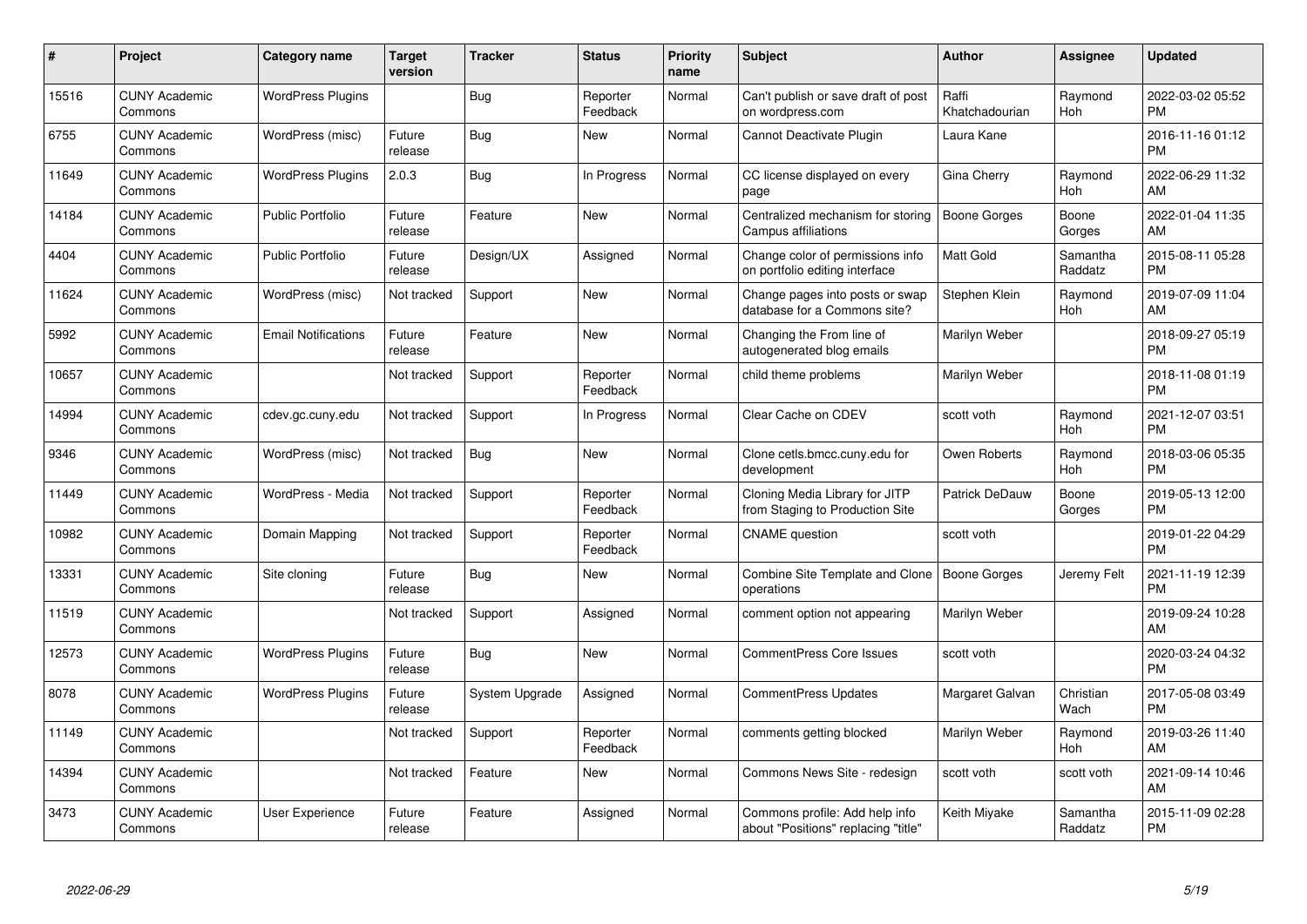| #     | Project                         | <b>Category name</b>     | <b>Target</b><br>version | <b>Tracker</b> | <b>Status</b> | <b>Priority</b><br>name | <b>Subject</b>                                                                            | <b>Author</b>    | <b>Assignee</b>   | <b>Updated</b>                |
|-------|---------------------------------|--------------------------|--------------------------|----------------|---------------|-------------------------|-------------------------------------------------------------------------------------------|------------------|-------------------|-------------------------------|
| 14936 | <b>CUNY Academic</b><br>Commons |                          |                          | Bug            | New           | Normal                  | Commons websites blocked by<br>SPS campus network                                         | Laurie Hurson    |                   | 2021-11-03 03:57<br><b>PM</b> |
| 940   | <b>CUNY Academic</b><br>Commons | Redmine                  | Future<br>release        | Feature        | Assigned      | Low                     | Communication with users after<br>releases                                                | Matt Gold        | Dominic<br>Giglio | 2012-09-09 04:36<br><b>PM</b> |
| 6392  | <b>CUNY Academic</b><br>Commons | Group Forums             | Future<br>release        | Design/UX      | Assigned      | Low                     | Composition/Preview Panes in<br>Forum Posts                                               | Luke Waltzer     | Paige Dupont      | 2016-10-21 04:26<br><b>PM</b> |
| 8756  | <b>CUNY Academic</b><br>Commons | Group Blogs              | Future<br>release        | Feature        | Hold          | Normal                  | Connect multiple blogs to one<br>group?                                                   | Matt Gold        | Boone<br>Gorges   | 2017-09-30 10:42<br>AM        |
| 599   | <b>CUNY Academic</b><br>Commons | <b>BuddyPress (misc)</b> | Future<br>release        | Feature        | Assigned      | Normal                  | Consider adding rating plugins for<br><b>BuddyPress/BBPress</b>                           | <b>Matt Gold</b> | Boone<br>Gorges   | 2011-08-22 06:50<br><b>PM</b> |
| 13949 | <b>CUNY Academic</b><br>Commons |                          | Not tracked              | <b>Bug</b>     | <b>New</b>    | Normal                  | Continued debugging of runaway<br>MySQL connections                                       | <b>Matt Gold</b> | Boone<br>Gorges   | 2021-09-14 10:42<br>AM        |
| 4238  | <b>CUNY Academic</b><br>Commons | Events                   | Future<br>release        | Feature        | Assigned      | Normal                  | Copy Events to Other Groups?                                                              | Matt Gold        | Boone<br>Gorges   | 2015-07-02 10:08<br>AM        |
| 3509  | <b>CUNY Academic</b><br>Commons | Publicity                | 1.7                      | Publicity      | <b>New</b>    | Normal                  | Create 1.7 digital signage imagery                                                        | Micki Kaufman    | Marilyn<br>Weber  | 2014-10-01 12:40<br><b>PM</b> |
| 8837  | <b>CUNY Academic</b><br>Commons |                          | Not tracked              | Feature        | Assigned      | Normal                  | Create a form to request info from<br>people requesting premium<br>themes and plugins     | <b>Matt Gold</b> | Marilyn<br>Weber  | 2017-11-14 03:35<br><b>PM</b> |
| 9643  | <b>CUNY Academic</b><br>Commons | Publicity                | Not tracked              | Feature        | <b>New</b>    | Normal                  | Create a page on the Commons<br>for logos etc.                                            | Stephen Real     | Stephen Real      | 2018-04-24 10:53<br>AM        |
| 3080  | <b>CUNY Academic</b><br>Commons | Group Files              | Future<br>release        | Feature        | Assigned      | Low                     | Create a system to keep track of<br>file changes                                          | <b>Matt Gold</b> | Boone<br>Gorges   | 2014-02-26 10:04<br><b>PM</b> |
| 2753  | <b>CUNY Academic</b><br>Commons | <b>Public Portfolio</b>  | Future<br>release        | Feature        | <b>New</b>    | Normal                  | Create actual actual tagification in<br>academic interests and other<br>fields            | Micki Kaufman    | Boone<br>Gorges   | 2015-01-05 08:52<br><b>PM</b> |
| 3657  | <b>CUNY Academic</b><br>Commons | WordPress (misc)         | Not tracked              | Feature        | New           | Normal                  | Create alert for GC email<br>addresses                                                    | <b>Matt Gold</b> | Matt Gold         | 2016-04-14 11:29<br><b>PM</b> |
| 5955  | <b>CUNY Academic</b><br>Commons | Outreach                 | Future<br>release        | Feature        | Assigned      | Normal                  | Create auto-newsletter for<br>commons members                                             | <b>Matt Gold</b> | Luke Waltzer      | 2016-08-30 10:34<br>AM        |
| 6115  | <b>CUNY Academic</b><br>Commons | Publicity                | Not tracked              | Feature        | Assigned      | Normal                  | create digital signage for GC                                                             | <b>Matt Gold</b> | scott voth        | 2016-10-11 10:09<br><b>PM</b> |
| 636   | <b>CUNY Academic</b><br>Commons | WordPress (misc)         | Not tracked              | Support        | Assigned      | Normal                  | Create Lynda.com-like Table of<br><b>Contents for Prospective Tutorial</b><br>Screencasts | <b>Matt Gold</b> | scott voth        | 2016-02-23 03:12<br><b>PM</b> |
| 365   | <b>CUNY Academic</b><br>Commons | WordPress (misc)         | Future<br>release        | Feature        | Assigned      | Normal                  | <b>Create Mouseover Tooltips</b><br>throughout Site                                       | <b>Matt Gold</b> | Chris Stein       | 2015-11-09 06:18<br><b>PM</b> |
| 4053  | <b>CUNY Academic</b><br>Commons | Events                   | Future<br>release        | Feature        | Assigned      | Normal                  | Create new tab for past events                                                            | <b>Matt Gold</b> | Boone<br>Gorges   | 2015-05-12 02:10<br><b>PM</b> |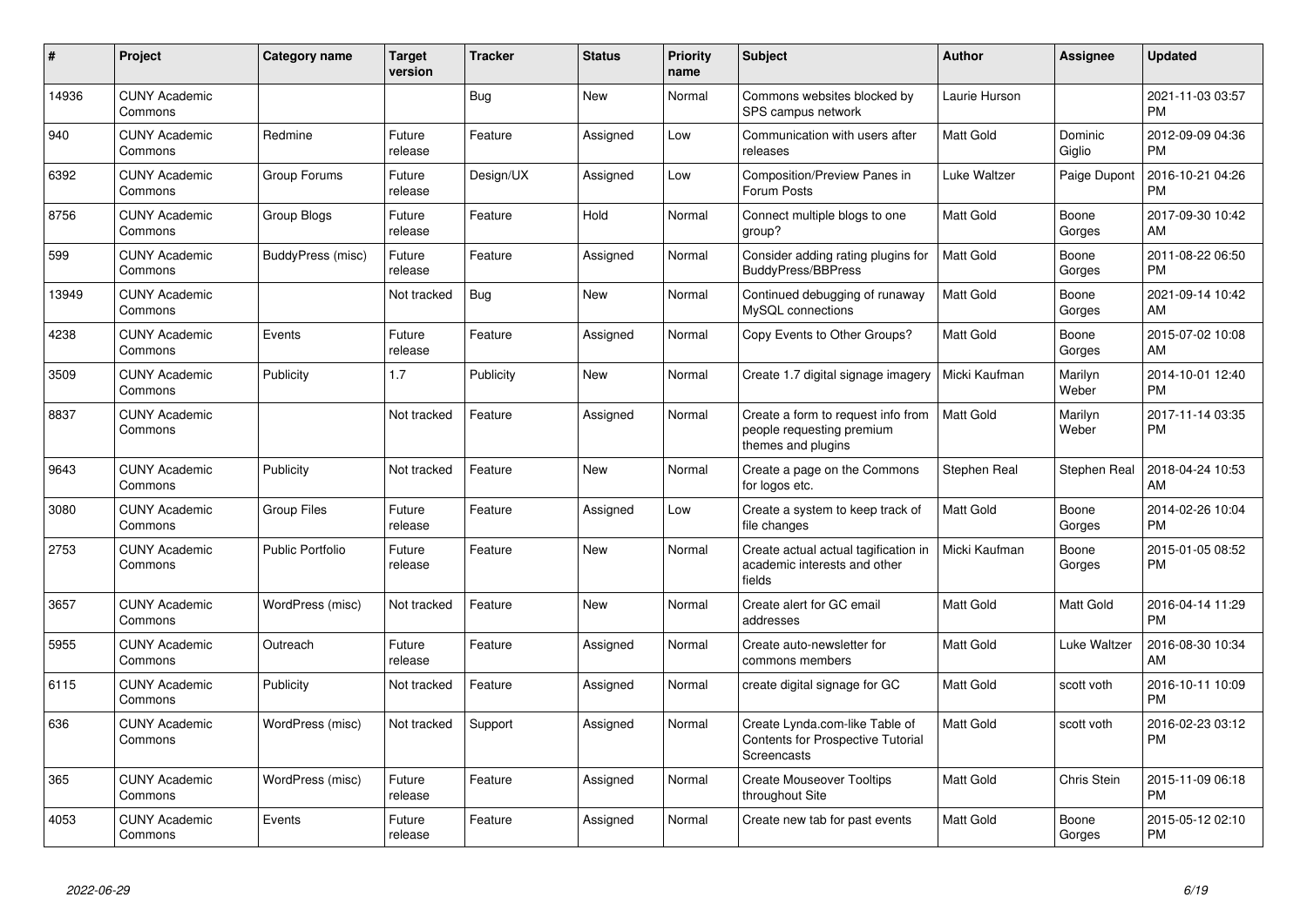| #     | Project                                                                 | <b>Category name</b>       | <b>Target</b><br>version | <b>Tracker</b> | <b>Status</b>        | <b>Priority</b><br>name | <b>Subject</b>                                                                | Author                  | Assignee            | <b>Updated</b>                |
|-------|-------------------------------------------------------------------------|----------------------------|--------------------------|----------------|----------------------|-------------------------|-------------------------------------------------------------------------------|-------------------------|---------------------|-------------------------------|
| 3615  | <b>CUNY Academic</b><br>Commons                                         | Redmine                    | Not tracked              | Feature        | New                  | Low                     | Create Redmine issues via email                                               | Dominic Giglio          | Boone<br>Gorges     | 2017-11-16 11:36<br>AM        |
| 12062 | AD/O365 Transition<br>from NonMatric to<br><b>Matriculated Students</b> |                            |                          | Feature        | In Progress          | Normal                  | create solution and console<br>project                                        | Emilio Rodriguez        | Emilio<br>Rodriguez | 2019-11-12 03:56<br><b>PM</b> |
| 10439 | <b>CUNY Academic</b><br>Commons                                         | Design                     | 2.1.0                    | Design/UX      | New                  | Normal                  | Create Style Guide for Commons                                                | Sonja Leix              | Sara Cannon         | 2022-06-28 01:43<br><b>PM</b> |
| 8666  | <b>CUNY Academic</b><br>Commons                                         | Teaching                   | Not tracked              | Documentation  | Assigned             | Normal                  | Create Teaching on the Commons<br>Resource Page                               | <b>Matt Gold</b>        | Laurie Hurson       | 2019-09-23 03:16<br><b>PM</b> |
| 8440  | <b>CUNY Academic</b><br>Commons                                         | Onboarding                 | Not tracked              | Bug            | New                  | Normal                  | Create Test Email Accounts for<br><b>Onboarding Project</b>                   | Stephen Real            | Stephen Real        | 2017-08-01 09:49<br><b>PM</b> |
| 287   | <b>CUNY Academic</b><br>Commons                                         | WordPress (misc)           | Future<br>release        | Feature        | Assigned             | Normal                  | Create troubleshooting tool for<br>account sign-up                            | <b>Matt Gold</b>        | Boone<br>Gorges     | 2015-11-09 06:17<br><b>PM</b> |
| 14787 | <b>CUNY Academic</b><br>Commons                                         | <b>Plugin Packages</b>     | Future<br>release        | Feature        | New                  | Normal                  | Creating a "Design" plugin<br>package                                         | Laurie Hurson           | scott voth          | 2022-04-27 04:56<br><b>PM</b> |
| 5183  | <b>CUNY Academic</b><br>Commons                                         | Social Paper               | Future<br>release        | Design/UX      | New                  | Normal                  | Creating a new paper when<br>viewing an existing paper                        | Raffi<br>Khatchadourian | Samantha<br>Raddatz | 2016-02-02 12:09<br><b>PM</b> |
| 13328 | <b>CUNY Academic</b><br>Commons                                         | Group Forums               | Not tracked              | Bug            | Reporter<br>Feedback | Normal                  | cross-posting in two related<br>groups                                        | Marilyn Weber           | Raymond<br>Hoh      | 2020-09-15 10:39<br><b>PM</b> |
| 13946 | <b>CUNY Academic</b><br>Commons                                         | <b>WordPress Plugins</b>   | 2.1.0                    | Support        | Assigned             | Normal                  | Custom Embed handler For<br>OneDrive files                                    | scott voth              | Raymond<br>Hoh      | 2022-05-26 10:46<br>AM        |
| 3192  | <b>CUNY Academic</b><br>Commons                                         | Group Forums               | Future<br>release        | Feature        | Assigned             | Normal                  | Customizable forum views for<br>bbPress 2.x group forums                      | <b>Boone Gorges</b>     | Raymond<br>Hoh      | 2015-11-09 12:47<br><b>PM</b> |
| 6665  | <b>CUNY Academic</b><br>Commons                                         |                            | Not tracked              | Publicity      | New                  | Normal                  | Dead Link in 1.10 announcement<br>post                                        | Paige Dupont            | Stephen Real        | 2016-12-01 03:11<br><b>PM</b> |
| 333   | <b>CUNY Academic</b><br>Commons                                         | <b>Email Notifications</b> | Future<br>release        | Feature        | Assigned             | Low                     | Delay Forum Notification Email<br>Delivery Until After Editing Period<br>Ends | <b>Matt Gold</b>        | Raymond<br>Hoh      | 2015-11-09 06:01<br><b>PM</b> |
| 13430 | <b>CUNY Academic</b><br>Commons                                         | Reply By Email             | Not tracked              | <b>Bug</b>     | New                  | Normal                  | Delay in RBE                                                                  | Luke Waltzer            | Raymond<br>Hoh      | 2020-10-13 11:16<br>AM        |
| 11509 | <b>CUNY Academic</b><br>Commons                                         |                            | Not tracked              | Support        | Reporter<br>Feedback | Normal                  | deleted Page causing a Menu<br>problem?                                       | Marilyn Weber           |                     | 2019-06-04 09:54<br>AM        |
| 2754  | <b>CUNY Academic</b><br>Commons                                         | Design                     | Future<br>release        | Feature        | Assigned             | Normal                  | Determine strategy for CAC logo<br>handling in top header                     | Micki Kaufman           | Chris Stein         | 2015-01-05 08:53<br>PM        |
| 15260 | <b>CUNY Academic</b><br>Commons                                         |                            |                          | Support        | Reporter<br>Feedback | Normal                  | Diacritical markings   European<br>Stages                                     | Marilyn Weber           |                     | 2022-02-04 08:16<br>AM        |
| 5691  | <b>CUNY Academic</b><br>Commons                                         | <b>Blogs (BuddyPress)</b>  | Future<br>release        | <b>Bug</b>     | Assigned             | High                    | Differing numbers on Sites display                                            | Matt Gold               | Raymond<br>Hoh      | 2016-06-13 01:37<br><b>PM</b> |
| 11386 | <b>CUNY Academic</b><br>Commons                                         | WordPress - Media          | Not tracked              | Support        | Reporter<br>Feedback | Normal                  | disappearing images                                                           | scott voth              | Boone<br>Gorges     | 2019-05-14 10:32<br>AM        |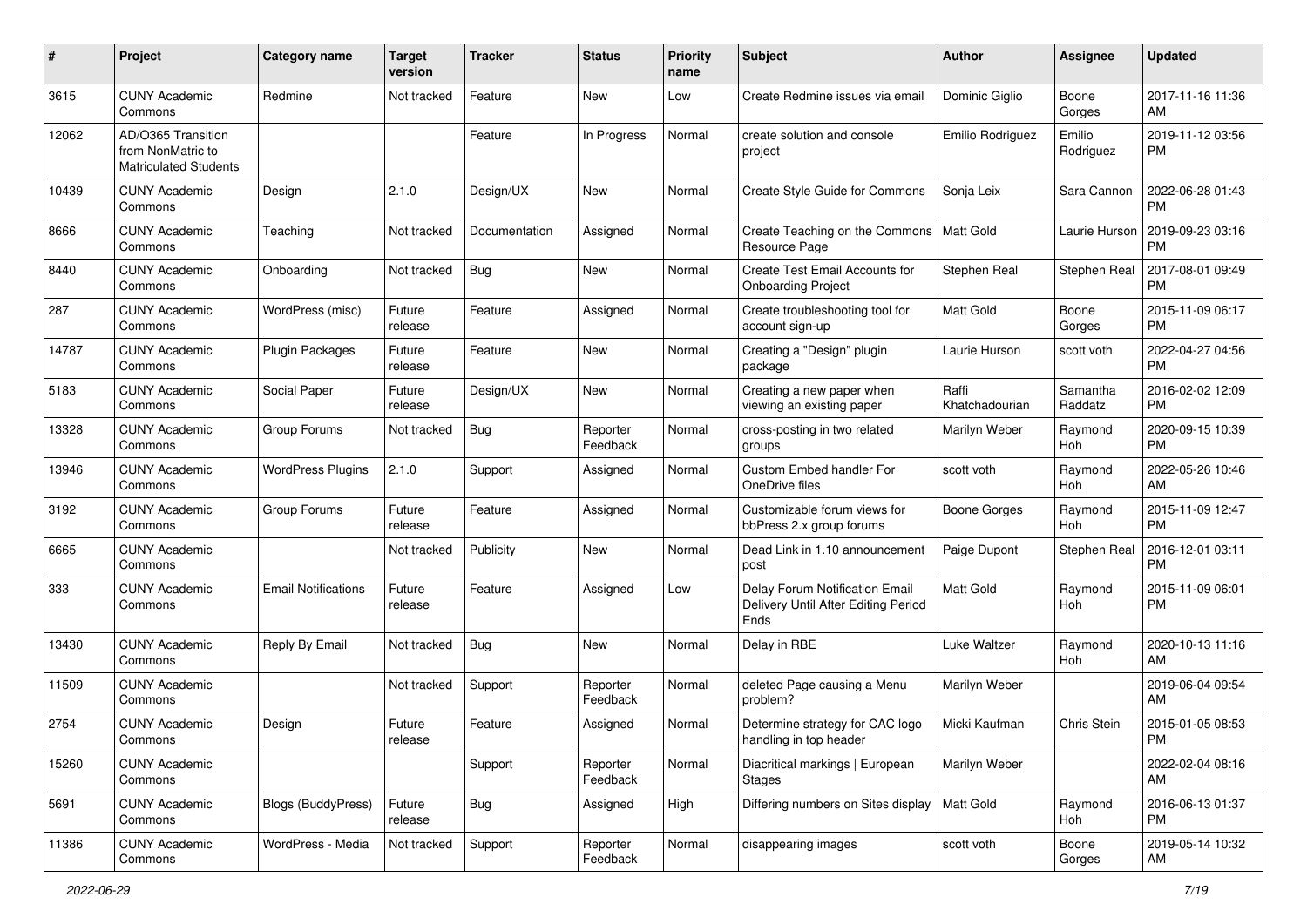| #     | Project                         | <b>Category name</b>     | <b>Target</b><br>version | <b>Tracker</b> | <b>Status</b>        | <b>Priority</b><br>name | <b>Subject</b>                                                           | <b>Author</b>    | <b>Assignee</b>     | <b>Updated</b>                |
|-------|---------------------------------|--------------------------|--------------------------|----------------|----------------------|-------------------------|--------------------------------------------------------------------------|------------------|---------------------|-------------------------------|
| 14940 | <b>CUNY Academic</b><br>Commons |                          |                          | Bug            | <b>New</b>           | Normal                  | Discrepancy between Commons<br>profile "sites" and actual # of sites     | Laurie Hurson    |                     | 2021-11-08 11:09<br>AM        |
| 9207  | <b>CUNY Academic</b><br>Commons |                          | Future<br>release        | Support        | Reporter<br>Feedback | Normal                  | display dashboards made in<br>Tableau?                                   | Marilyn Weber    | Boone<br>Gorges     | 2018-04-10 10:42<br>AM        |
| 11493 | <b>CUNY Academic</b><br>Commons | Domain Mapping           | Not tracked              | Support        | Reporter<br>Feedback | Normal                  | Domain Mapping Request - Talia<br>Schaffer                               | scott voth       | Matt Gold           | 2019-08-06 08:39<br>AM        |
| 16092 | <b>CUNY Academic</b><br>Commons |                          | Future<br>release        | Feature        | Hold                 | Normal                  | Don't show main site in Site<br>search results                           | Boone Gorges     | Boone<br>Gorges     | 2022-05-17 03:12<br><b>PM</b> |
| 497   | <b>CUNY Academic</b><br>Commons | <b>WordPress Plugins</b> | Future<br>release        | Feature        | Assigned             | Normal                  | Drag and Drop Ordering on<br>Gallery Post Plugin                         | <b>Matt Gold</b> | Ron Rennick         | 2015-11-09 06:18<br><b>PM</b> |
| 3662  | <b>CUNY Academic</b><br>Commons | <b>SEO</b>               | Future<br>release        | Feature        | Assigned             | Normal                  | Duplicate Content/SEO/Google<br>issues                                   | Matt Gold        | Raymond<br>Hoh      | 2015-04-13 04:37<br><b>PM</b> |
| 7928  | <b>CUNY Academic</b><br>Commons | Group Forums             | Not tracked              | Bug            | <b>New</b>           | Normal                  | Duplicate Forum post                                                     | Luke Waltzer     | Raymond<br>Hoh      | 2017-04-11 09:27<br><b>PM</b> |
| 12198 | <b>CUNY Academic</b><br>Commons |                          | Not tracked              | Bug            | Reporter<br>Feedback | Normal                  | Duplicate listing in My Sites                                            | Tom Harbison     |                     | 2019-12-09 05:50<br><b>PM</b> |
| 14987 | <b>CUNY Academic</b><br>Commons | <b>WordPress Plugins</b> | Future<br>release        | <b>Bug</b>     | New                  | Normal                  | Elementor update causes<br>database freeze-up                            | Boone Gorges     | Boone<br>Gorges     | 2021-11-29 12:02<br><b>PM</b> |
| 9015  | <b>CUNY Academic</b><br>Commons | Groups (misc)            | Not tracked              | Outreach       | Assigned             | Normal                  | Email group admins the email<br>addresses of their groups                | <b>Matt Gold</b> | Matt Gold           | 2018-01-02 09:54<br>AM        |
| 12382 | <b>CUNY Academic</b><br>Commons | Membership               | Not tracked              | Support        | New                  | Normal                  | Email request change                                                     | Marilyn Weber    | Marilyn<br>Weber    | 2020-02-06 12:56<br><b>PM</b> |
| 9289  | <b>CUNY Academic</b><br>Commons | <b>WordPress Plugins</b> | Future<br>release        | Bug            | Reporter<br>Feedback | Normal                  | Email Users Plugin                                                       | Laurie Hurson    | Boone<br>Gorges     | 2018-10-24 12:34<br><b>PM</b> |
| 12121 | <b>CUNY Academic</b><br>Commons | <b>WordPress Plugins</b> | 2.0.3                    | Feature        | Reporter<br>Feedback | Normal                  | Embedding H5P Iframes on<br><b>Commons Site</b>                          | Laurie Hurson    | Boone<br>Gorges     | 2022-06-29 11:32<br>AM        |
| 4253  | <b>CUNY Academic</b><br>Commons | <b>Public Portfolio</b>  | Future<br>release        | Design/UX      | New                  | Normal                  | Encourage users to add portfolio<br>content                              | Samantha Raddatz | Samantha<br>Raddatz | 2015-07-07 11:32<br>AM        |
| 11860 | <b>CUNY Academic</b><br>Commons | Registration             | Future<br>release        | Feature        | New                  | Normal                  | <b>Ensure Students Are Aware They</b><br>Can Use Aliases At Registration | scott voth       |                     | 2019-09-24 08:46<br>AM        |
| 15655 | <b>CUNY Academic</b><br>Commons |                          | 2.0.3                    | Support        | Reporter<br>Feedback | Normal                  | Event Aggregator plugin?                                                 | Marilyn Weber    |                     | 2022-06-29 11:32<br>AM        |
| 4592  | <b>CUNY Academic</b><br>Commons | Events                   | Future<br>release        | Design/UX      | New                  | Normal                  | Event Creation - Venue Dropdown<br>Slow                                  | Samantha Raddatz | Boone<br>Gorges     | 2015-09-14 04:56<br><b>PM</b> |
| 15565 | <b>CUNY Academic</b><br>Commons |                          |                          | Support        | <b>New</b>           | Normal                  | Events - send updates to an email<br>listserv                            | Marilyn Weber    |                     | 2022-03-10 01:06<br><b>PM</b> |
| 5696  | <b>CUNY Academic</b><br>Commons | Events                   | Future<br>release        | Feature        | Assigned             | Normal                  | Events Calendar - display options<br>calendar aggregation /              | Matt Gold        | Boone<br>Gorges     | 2016-10-13 11:44<br>AM        |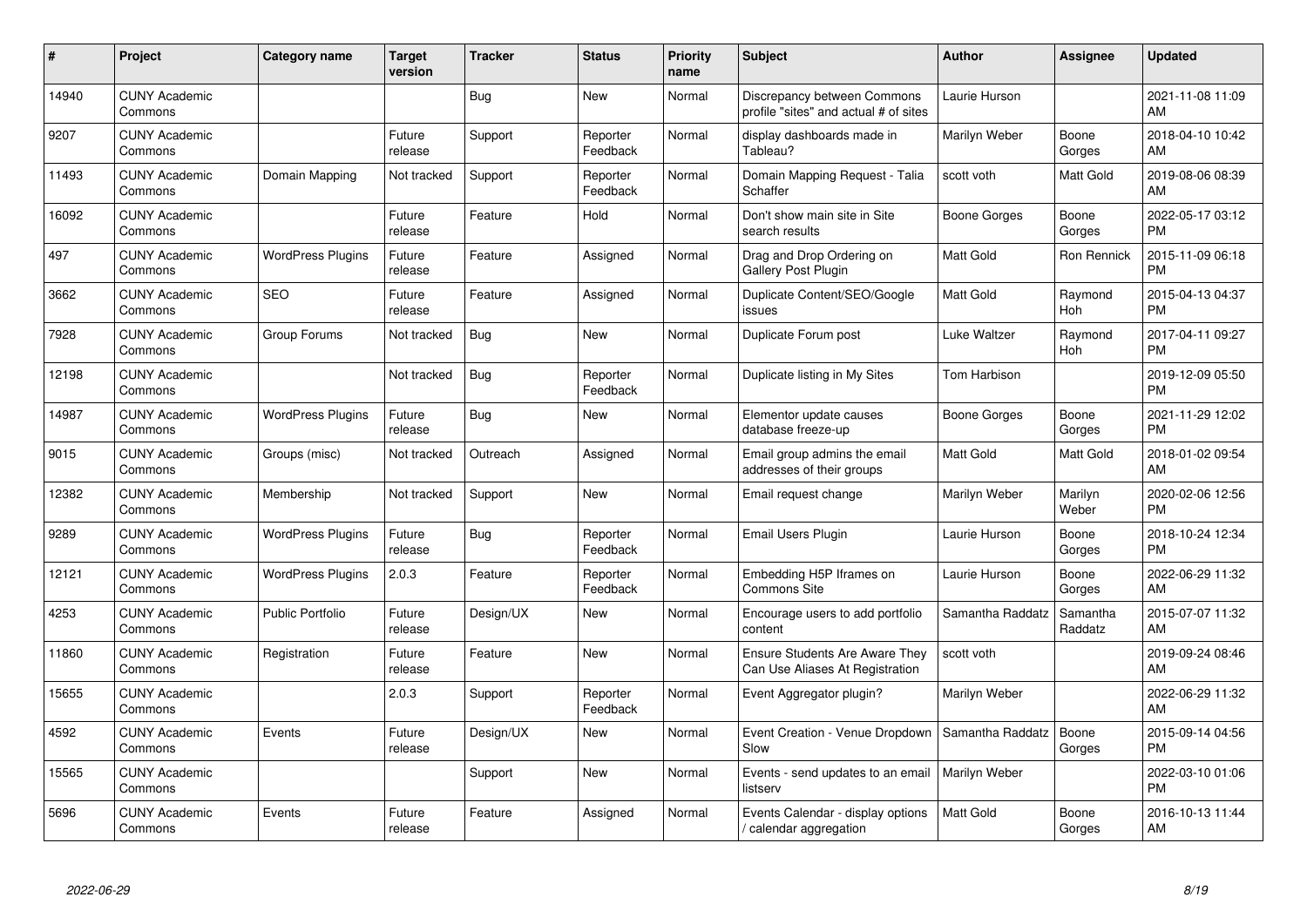| #     | Project                         | <b>Category name</b>      | Target<br>version | <b>Tracker</b> | <b>Status</b>        | Priority<br>name | <b>Subject</b>                                                     | <b>Author</b>    | Assignee            | <b>Updated</b>                |
|-------|---------------------------------|---------------------------|-------------------|----------------|----------------------|------------------|--------------------------------------------------------------------|------------------|---------------------|-------------------------------|
| 4438  | <b>CUNY Academic</b><br>Commons | Events                    | Future<br>release | Bug            | Assigned             | Normal           | Events Calendar - Export<br><b>Recurring Events</b>                | scott voth       | Daniel Jones        | 2016-05-23 04:25<br><b>PM</b> |
| 11120 | <b>CUNY Academic</b><br>Commons | <b>WordPress Plugins</b>  | Not tracked       | Bug            | Reporter<br>Feedback | Normal           | Events Manager Events Not<br>Showing Up                            | Mark Webb        |                     | 2019-02-27 04:10<br><b>PM</b> |
| 14398 | <b>CUNY Academic</b><br>Commons |                           | Not tracked       | Support        | Reporter<br>Feedback | Normal           | Events plug-in notification problem                                | Marilyn Weber    |                     | 2021-05-11 11:21<br>AM        |
| 6298  | <b>CUNY Academic</b><br>Commons | <b>User Experience</b>    | Not tracked       | Design/UX      | Assigned             | Normal           | Examine data from survey                                           | Matt Gold        | Margaret<br>Galvan  | 2016-10-14 12:16<br><b>PM</b> |
| 6078  | <b>CUNY Academic</b><br>Commons | <b>Blogs (BuddyPress)</b> | Future<br>release | Feature        | <b>New</b>           | Normal           | <b>Explore Adding Network Blog</b><br>Metadata Plugin              | Luke Waltzer     | Luke Waltzer        | 2016-10-11 10:29<br><b>PM</b> |
| 5581  | <b>CUNY Academic</b><br>Commons | Analytics                 | Future<br>release | Feature        | Assigned             | Normal           | <b>Explore alternatives to Google</b><br>Analytics                 | <b>Matt Gold</b> | Valerie<br>Townsend | 2020-04-17 03:12<br><b>PM</b> |
| 4235  | <b>CUNY Academic</b><br>Commons |                           | Not tracked       | Design/UX      | Assigned             | Normal           | Explore user experience around<br>comments on forum topics vs docs | Matt Gold        | Samantha<br>Raddatz | 2015-07-21 10:23<br>AM        |
| 500   | <b>CUNY Academic</b><br>Commons | BuddyPress (misc)         | Future<br>release | Feature        | Assigned             | Normal           | <b>Export Group Data</b>                                           | Matt Gold        | Boone<br>Gorges     | 2010-12-19 12:09<br><b>PM</b> |
| 8835  | <b>CUNY Academic</b><br>Commons | <b>Blogs (BuddyPress)</b> | Future<br>release | Feature        | New                  | Normal           | Extend cuny is shortlinks to sites                                 | Luke Waltzer     | Boone<br>Gorges     | 2022-04-26 11:59<br>AM        |
| 13199 | <b>CUNY Academic</b><br>Commons | Group Forums              | Future<br>release | Feature        | New                  | Normal           | Favoring Groups over bbPress<br>plugin                             | Colin McDonald   | Colin<br>McDonald   | 2021-11-19 12:28<br><b>PM</b> |
| 412   | <b>CUNY Academic</b><br>Commons | <b>WordPress Themes</b>   | Future<br>release | Feature        | Assigned             | Normal           | <b>Featured Themes</b>                                             | Matt Gold        | Dominic<br>Giglio   | 2015-01-05 08:44<br><b>PM</b> |
| 3458  | <b>CUNY Academic</b><br>Commons | Groups (misc)             | Future<br>release | Feature        | Assigned             | Normal           | Filter Members of Group by<br>Campus                               | Michael Smith    | Samantha<br>Raddatz | 2014-09-26 08:32<br><b>PM</b> |
| 6426  | <b>CUNY Academic</b><br>Commons | Spam/Spam<br>Prevention   | Future<br>release | Feature        | Assigned             | Normal           | Force captcha on all comments?                                     | <b>Matt Gold</b> | Tahir Butt          | 2016-10-24 02:06<br><b>PM</b> |
| 13650 | <b>CUNY Academic</b><br>Commons | Group Library             | Future<br>release | Feature        | New                  | Normal           | Forum Attachments in Group<br>Library                              | Laurie Hurson    |                     | 2021-11-19 12:30<br><b>PM</b> |
| 13457 | <b>CUNY Academic</b><br>Commons | Group Forums              | 2.0.3             | Bug            | New                  | High             | Forum post not sending<br>notifications                            | Filipa Calado    | Raymond<br>Hoh      | 2022-06-29 11:32<br>AM        |
| 3059  | <b>CUNY Academic</b><br>Commons | Group Forums              | Future<br>release | Design/UX      | New                  | Normal           | Forum Post Permissable Content<br><b>Explanatory Text</b>          | Chris Stein      | Chris Stein         | 2015-04-02 11:27<br>AM        |
| 310   | <b>CUNY Academic</b><br>Commons | BuddyPress (misc)         | Future<br>release | Feature        | Assigned             | Low              | <b>Friend Request Email</b>                                        | <b>Matt Gold</b> | Samantha<br>Raddatz | 2015-11-09 05:08<br><b>PM</b> |
| 5397  | <b>CUNY Academic</b><br>Commons | Social Paper              | Future<br>release | Feature        | New                  | Normal           | frustrating to have to<br>enable/disable in SP                     | Marilyn Weber    | Samantha<br>Raddatz | 2016-04-20 03:39<br><b>PM</b> |
| 15210 | <b>CUNY Academic</b><br>Commons | Analytics                 | Not tracked       | Design/UX      | <b>New</b>           | Normal           | Google Analytics improvements                                      | Colin McDonald   | Boone<br>Gorges     | 2022-05-24 10:47<br>AM        |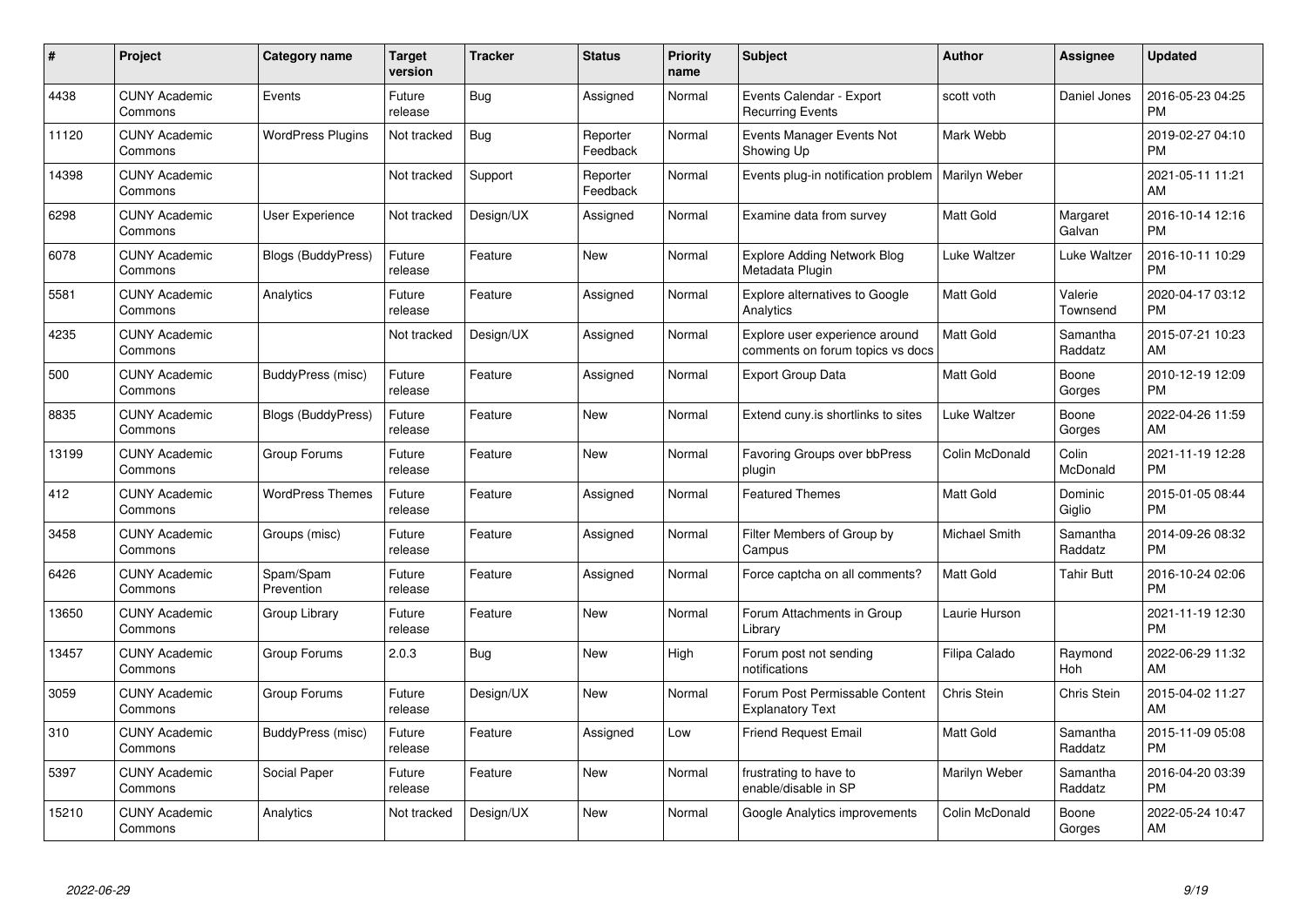| #     | Project                         | <b>Category name</b>       | <b>Target</b><br>version | <b>Tracker</b> | <b>Status</b>        | Priority<br>name | <b>Subject</b>                                                                    | Author                  | <b>Assignee</b>     | <b>Updated</b>                |
|-------|---------------------------------|----------------------------|--------------------------|----------------|----------------------|------------------|-----------------------------------------------------------------------------------|-------------------------|---------------------|-------------------------------|
| 6014  | <b>CUNY Academic</b><br>Commons | Publicity                  | Future<br>release        | Publicity      | Reporter<br>Feedback | Normal           | Google search listing                                                             | <b>Matt Gold</b>        | Boone<br>Gorges     | 2016-09-21 03:48<br><b>PM</b> |
| 8498  | <b>CUNY Academic</b><br>Commons | <b>WordPress Plugins</b>   | Future<br>release        | Feature        | New                  | Low              | <b>Gravity Forms Email Users</b>                                                  | Raffi<br>Khatchadourian | Matt Gold           | 2017-10-13 12:58<br><b>PM</b> |
| 4481  | <b>CUNY Academic</b><br>Commons | Events                     | Future<br>release        | Feature        | New                  | Normal           | Group admins/mods should have<br>the ability to unlink an event from<br>the group | Boone Gorges            | Boone<br>Gorges     | 2017-04-24 03:53<br><b>PM</b> |
| 1544  | <b>CUNY Academic</b><br>Commons | Groups (misc)              | Future<br>release        | Feature        | Reporter<br>Feedback | Normal           | Group Filtering and Sorting                                                       | Matt Gold               | Chris Stein         | 2019-03-01 02:25<br><b>PM</b> |
| 308   | <b>CUNY Academic</b><br>Commons | Registration               | Future<br>release        | Feature        | New                  | Normal           | Group recommendations for<br>signup process                                       | <b>Boone Gorges</b>     | Samantha<br>Raddatz | 2015-11-09 05:07<br><b>PM</b> |
| 370   | <b>CUNY Academic</b><br>Commons | Registration               | Future<br>release        | Feature        | Assigned             | High             | <b>Guest Accounts</b>                                                             | <b>Matt Gold</b>        | Matt Gold           | 2015-04-09 09:33<br><b>PM</b> |
| 2013  | <b>CUNY Academic</b><br>Commons | <b>Public Portfolio</b>    | Future<br>release        | Feature        | Assigned             | Low              | Have Profile Privacy Options show   Matt Gold<br>up only for filled-in fields     |                         | Boone<br>Gorges     | 2015-11-09 06:09<br><b>PM</b> |
| 11879 | <b>CUNY Academic</b><br>Commons |                            | Not tracked              | Bug            | New                  | Normal           | Hypothesis comments appearing<br>on multiple, different pdfs across<br>blogs      | Laurie Hurson           | Laurie Hurson       | 2019-09-19 02:39<br><b>PM</b> |
| 11131 | <b>CUNY Academic</b><br>Commons |                            | Future<br>release        | Feature        | Reporter<br>Feedback | Normal           | <b>Image Annotation Plugins</b>                                                   | Laurie Hurson           |                     | 2019-02-26 11:33<br>AM        |
| 3048  | <b>CUNY Academic</b><br>Commons | Public Portfolio           | Future<br>release        | Feature        | New                  | Low              | Images for rich text profile fields                                               | Boone Gorges            | Boone<br>Gorges     | 2014-02-19 12:56<br><b>PM</b> |
| 2832  | <b>CUNY Academic</b><br>Commons | <b>Public Portfolio</b>    | Future<br>release        | Feature        | Assigned             | Normal           | Improve interface for (not)<br>auto-linking profile fields                        | Boone Gorges            | Chris Stein         | 2015-01-05 08:52<br><b>PM</b> |
| 3770  | <b>CUNY Academic</b><br>Commons | <b>Public Portfolio</b>    | Future<br>release        | Feature        | Assigned             | Normal           | Improve Layout/Formatting of<br>Positions Area on Public Portfolios               | <b>Matt Gold</b>        | Chris Stein         | 2015-04-01 09:17<br><b>PM</b> |
| 12042 | <b>CUNY Academic</b><br>Commons | <b>Email Notifications</b> | Future<br>release        | Feature        | <b>New</b>           | Normal           | Improved error logging for BPGES<br>send queue                                    | Boone Gorges            | Boone<br>Gorges     | 2021-11-19 12:25<br>PM        |
| 12091 | <b>CUNY Academic</b><br>Commons | <b>Group Files</b>         | Future<br>release        | Feature        | <b>New</b>           | Normal           | Improved pre-upload file validation<br>for bp-group-documents                     | Boone Gorges            | Boone<br>Gorges     | 2019-11-14 01:21<br><b>PM</b> |
| 11834 | <b>CUNY Academic</b><br>Commons | <b>Group Files</b>         | Future<br>release        | Feature        | New                  | Normal           | Improved tools for managing<br>group file folders                                 | Boone Gorges            | Sonja Leix          | 2019-09-06 03:55<br><b>PM</b> |
| 13358 | <b>CUNY Academic</b><br>Commons | Group Forums               | Future<br>release        | Feature        | New                  | Normal           | Improved UI for group forum<br>threading settings                                 | Boone Gorges            | Raymond<br>Hoh      | 2021-11-19 12:27<br>PM        |
| 4903  | <b>CUNY Academic</b><br>Commons | Events                     | Future<br>release        | Design/UX      | Assigned             | Normal           | Improving visual appearance of<br>event calendars                                 | <b>Matt Gold</b>        | Boone<br>Gorges     | 2016-10-13 11:51<br>AM        |
| 435   | <b>CUNY Academic</b><br>Commons | <b>BuddyPress (misc)</b>   | Future<br>release        | Feature        | Assigned             | Normal           | Include Avatar Images in Forum<br><b>Post Notification Emails</b>                 | Matt Gold               | Boone<br>Gorges     | 2010-12-08 12:40<br><b>PM</b> |
| 14792 | <b>CUNY Academic</b><br>Commons |                            |                          | <b>Bug</b>     | New                  | Normal           | Inconsistent email notifications<br>from gravity forms                            | Raffi<br>Khatchadourian |                     | 2021-10-04 01:50<br><b>PM</b> |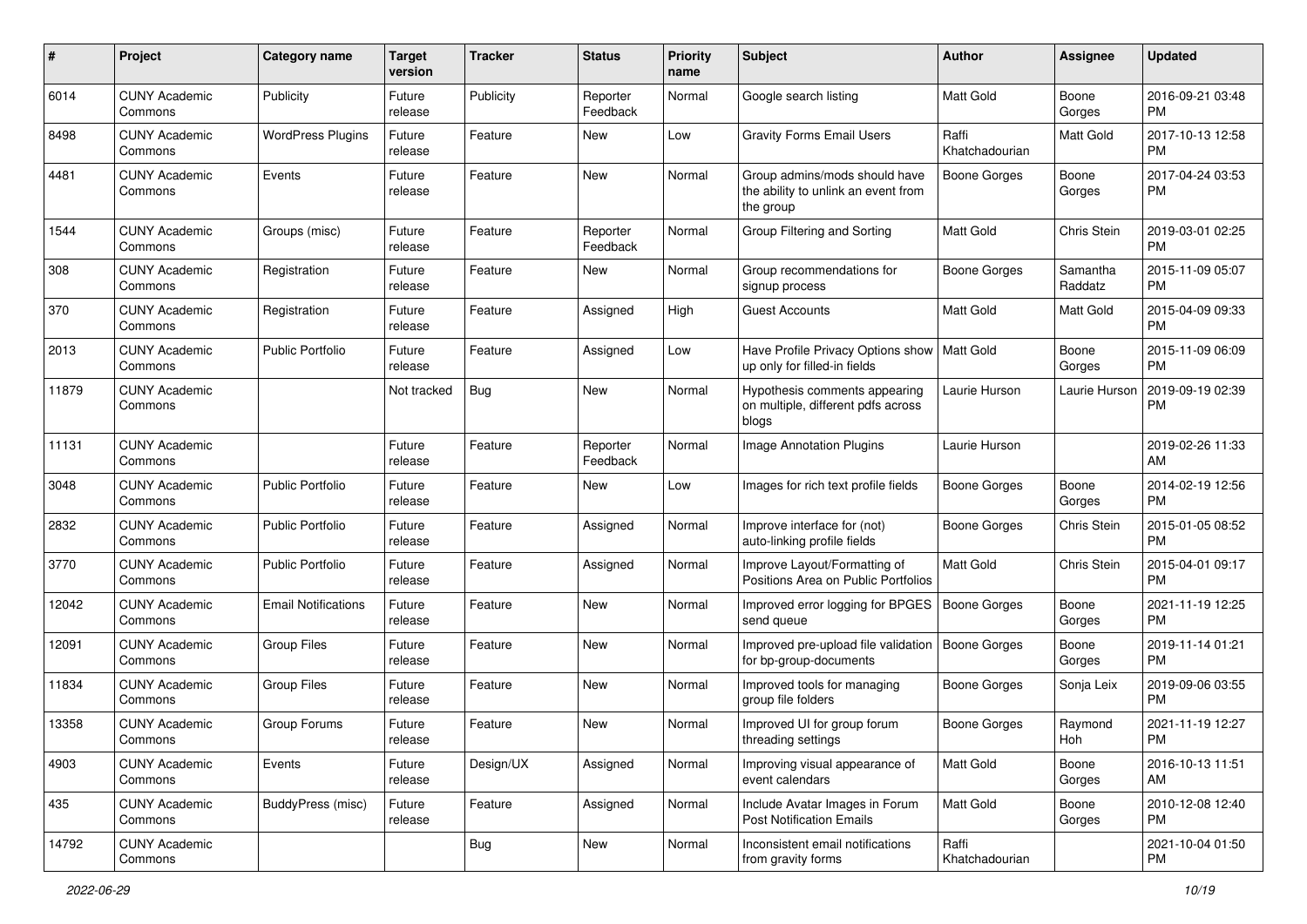| #     | Project                         | <b>Category name</b>     | <b>Target</b><br>version | <b>Tracker</b> | <b>Status</b>        | Priority<br>name | <b>Subject</b>                                                                                                                               | Author                  | <b>Assignee</b>     | <b>Updated</b>                |
|-------|---------------------------------|--------------------------|--------------------------|----------------|----------------------|------------------|----------------------------------------------------------------------------------------------------------------------------------------------|-------------------------|---------------------|-------------------------------|
| 3536  | <b>CUNY Academic</b><br>Commons | My Commons               | Future<br>release        | Feature        | Assigned             | Normal           | Infinite Scroll on My Commons<br>page                                                                                                        | <b>Matt Gold</b>        | Raymond<br>Hoh      | 2015-04-13 04:42<br><b>PM</b> |
| 9947  | <b>CUNY Academic</b><br>Commons | <b>WordPress Plugins</b> | Future<br>release        | Feature        | Reporter<br>Feedback | Normal           | Install H5P quiz plugin                                                                                                                      | <b>Matt Gold</b>        | Boone<br>Gorges     | 2018-09-11 11:01<br>AM        |
| 16314 | <b>CUNY Academic</b><br>Commons | <b>WordPress Plugins</b> |                          | Feature        | New                  | Normal           | Install Multicollab plug-in?                                                                                                                 | Raffi<br>Khatchadourian |                     | 2022-06-29 03:44<br>PM.       |
| 3768  | <b>CUNY Academic</b><br>Commons | Public Portfolio         | Future<br>release        | Feature        | Assigned             | Normal           | Institutions/Past positions on<br>public portfolios                                                                                          | <b>Matt Gold</b>        | Boone<br>Gorges     | 2018-04-23 10:44<br>AM        |
| 11556 | <b>CUNY Academic</b><br>Commons | Courses                  | Not tracked              | Bug            | Reporter<br>Feedback | Normal           | Instructor name given in course<br>listing                                                                                                   | Tom Harbison            |                     | 2019-06-25 04:12<br><b>PM</b> |
| 2577  | <b>NYCDH Community</b><br>Site  |                          |                          | Feature        | Assigned             | Low              | Investigate Potential to Add Links<br>to the Forum                                                                                           | Mark Newton             | Alex Gil            | 2013-05-16 09:40<br><b>PM</b> |
| 1456  | <b>CUNY Academic</b><br>Commons | Group Invitations        | Future<br>release        | Feature        | Reporter<br>Feedback | Low              | Invite to Group Button from Profile<br>Field                                                                                                 | <b>Matt Gold</b>        | Samantha<br>Raddatz | 2015-11-09 05:59<br><b>PM</b> |
| 9908  | <b>CUNY Academic</b><br>Commons |                          | Not tracked              | Feature        | New                  | Normal           | Is it possible to send email<br>updates to users (or an email<br>address not on the list) for only a<br>single page AFTER being<br>prompted? | <b>Michael Shields</b>  | scott voth          | 2018-06-11 01:34<br><b>PM</b> |
| 13048 | <b>CUNY Academic</b><br>Commons | Shortcodes and<br>embeds | Future<br>release        | Feature        | New                  | Normal           | Jupyter Notebooks support                                                                                                                    | Boone Gorges            |                     | 2020-07-14 11:46<br>AM        |
| 13370 | <b>CUNY Academic</b><br>Commons | Group Library            | Future<br>release        | Feature        | New                  | Normal           | Library bulk deletion and folder<br>editing                                                                                                  | Colin McDonald          | Boone<br>Gorges     | 2020-10-13 10:41<br>AM        |
| 377   | <b>CUNY Academic</b><br>Commons | BuddyPress (misc)        | Future<br>release        | Feature        | Assigned             | Normal           | Like buttons                                                                                                                                 | Matt Gold               | Boone<br>Gorges     | 2010-11-16 05:13<br><b>PM</b> |
| 3565  | <b>CUNY Academic</b><br>Commons | My Commons               | Not tracked              | Documentation  | <b>New</b>           | Normal           | Load Newest inconsistencies                                                                                                                  | Chris Stein             | scott voth          | 2015-11-09 01:16<br>PM.       |
| 5679  | <b>CUNY Academic</b><br>Commons | Analytics                | Not tracked              | Feature        | New                  | Normal           | Logged In Users for GA                                                                                                                       | Valerie Townsend        | Valerie<br>Townsend | 2016-06-11 09:49<br>AM        |
| 5268  | <b>CUNY Academic</b><br>Commons | Group Forums             | Future<br>release        | Bug            | Assigned             | Normal           | Long-time to post to multiple<br>groups                                                                                                      | Luke Waltzer            | Daniel Jones        | 2016-09-07 06:31<br><b>PM</b> |
| 8900  | <b>CUNY Academic</b><br>Commons | Accessibility            | Future<br>release        | Feature        | Assigned             | Normal           | Look into tools to enforce<br>accessibility in WP environment                                                                                | <b>Matt Gold</b>        | Boone<br>Gorges     | 2022-04-26 11:59<br>AM        |
| 11531 | <b>CUNY Academic</b><br>Commons | Events                   | Future<br>release        | Feature        | New                  | Normal           | Main Events calendar should<br>include non-public events that<br>user has access to                                                          | scott voth              | Boone<br>Gorges     | 2019-06-11 10:00<br>AM        |
| 1422  | <b>CUNY Academic</b><br>Commons | <b>BuddyPress Docs</b>   | Future<br>release        | Feature        | Assigned             | Normal           | Make "created Doc" activity icons<br>non-mini                                                                                                | <b>Boone Gorges</b>     | Boone<br>Gorges     | 2015-11-09 05:48<br><b>PM</b> |
| 6389  | <b>CUNY Academic</b><br>Commons | <b>BuddyPress Docs</b>   | Future<br>release        | Feature        | New                  | Low              | Make Discussion Area Visible<br>When Editing a Doc                                                                                           | Luke Waltzer            | Boone<br>Gorges     | 2016-10-21 04:16<br><b>PM</b> |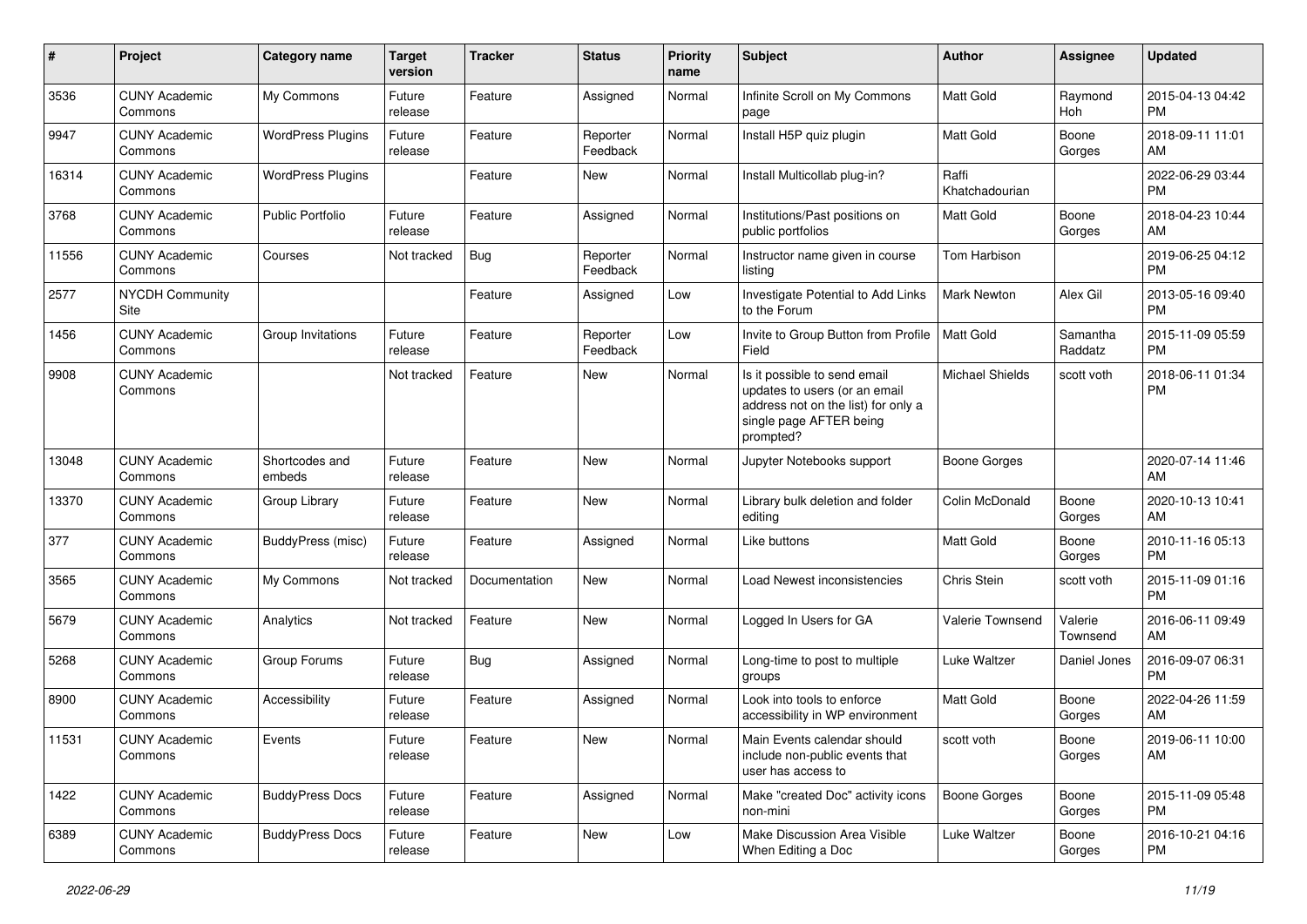| #     | <b>Project</b>                  | Category name                  | <b>Target</b><br>version | <b>Tracker</b> | <b>Status</b>        | <b>Priority</b><br>name | <b>Subject</b>                                                         | <b>Author</b>       | Assignee            | <b>Updated</b>                |
|-------|---------------------------------|--------------------------------|--------------------------|----------------|----------------------|-------------------------|------------------------------------------------------------------------|---------------------|---------------------|-------------------------------|
| 7115  | <b>CUNY Academic</b><br>Commons | Groups (misc)                  | Future<br>release        | Feature        | Reporter<br>Feedback | Normal                  | make licensing info clear during<br>group creation                     | <b>Matt Gold</b>    | Raymond<br>Hoh      | 2020-12-08 11:32<br>AM        |
| 58    | <b>CUNY Academic</b><br>Commons | BuddyPress (misc)              | Future<br>release        | Feature        | Assigned             | Low                     | Make member search sortable by<br>last name                            | Roberta Brody       | Boone<br>Gorges     | 2010-08-26 02:38<br><b>PM</b> |
| 5050  | <b>CUNY Academic</b><br>Commons | Social Paper                   | Future<br>release        | Feature        | <b>New</b>           | Low                     | Making comments visible in SP<br>editing mode (SP suggestion #1)       | Marilyn Weber       | Samantha<br>Raddatz | 2019-09-17 11:10<br><b>PM</b> |
| 14496 | <b>CUNY Academic</b><br>Commons | Domain Mapping                 | Future<br>release        | Bug            | <b>New</b>           | Normal                  | Mapped domain SSO uses<br>third-party cookies                          | Raymond Hoh         | Raymond<br>Hoh      | 2021-05-24 04:03<br><b>PM</b> |
| 2618  | <b>NYCDH Community</b><br>Site  |                                |                          | Bug            | Assigned             | Low                     | Mark blogs as spam when created   Matt Gold<br>by users marked as spam |                     | Boone<br>Gorges     | 2013-06-09 11:38<br><b>PM</b> |
| 1983  | <b>CUNY Academic</b><br>Commons | Home Page                      | Future<br>release        | Feature        | Assigned             | Low                     | Media Library integration with<br>Featured Content plugin              | Boone Gorges        | Dominic<br>Giglio   | 2014-03-17 10:34<br>AM        |
| 6995  | <b>CUNY Academic</b><br>Commons | Home Page                      | Not tracked              | <b>Bug</b>     | Assigned             | Normal                  | member filter on homepage not<br>working                               | <b>Matt Gold</b>    | Raymond<br>Hoh      | 2016-12-11 09:46<br><b>PM</b> |
| 15757 | <b>CUNY Academic</b><br>Commons |                                |                          | Bug            | New                  | Normal                  | Members # do not match                                                 | Laurie Hurson       |                     | 2022-03-30 04:52<br><b>PM</b> |
| 10794 | <b>CUNY Academic</b><br>Commons | Performance                    | Not tracked              | <b>Bug</b>     | New                  | Normal                  | Memcached connection<br>occasionally breaks                            | Boone Gorges        | Boone<br>Gorges     | 2018-12-06 03:30<br><b>PM</b> |
| 585   | <b>CUNY Academic</b><br>Commons | Group Forums                   | Future<br>release        | Feature        | Assigned             | Normal                  | <b>Merge Forum Topics</b>                                              | Sarah Morgano       | Boone<br>Gorges     | 2011-07-06 04:11<br><b>PM</b> |
| 13891 | <b>CUNY Academic</b><br>Commons | Internal Tools and<br>Workflow | 2.1.0                    | Feature        | New                  | Normal                  | Migrate automated linting to<br>GitHub Actions                         | Boone Gorges        | Jeremy Felt         | 2022-06-29 11:13<br>AM        |
| 11392 | <b>CUNY Academic</b><br>Commons |                                | Future<br>release        | Bug            | New                  | Normal                  | Migrate users away from<br><b>StatPress</b>                            | Boone Gorges        |                     | 2019-04-23 03:53<br><b>PM</b> |
| 10839 | <b>CUNY Academic</b><br>Commons | About page                     | Not tracked              | Support        | New                  | Normal                  | <b>Mission Statement Needs</b><br>Revision                             | scott voth          | Matt Gold           | 2018-12-26 10:58<br>AM        |
| 3580  | <b>CUNY Academic</b><br>Commons | Group Blogs                    | Future<br>release        | Feature        | <b>New</b>           | Normal                  | Multiple blogs per group                                               | <b>Boone Gorges</b> | Boone<br>Gorges     | 2018-02-20 02:02<br><b>PM</b> |
| 8992  | <b>NYCDH Community</b><br>Site  |                                |                          | Bug            | Assigned             | Normal                  | Multiple RBE error reports                                             | Matt Gold           | Raymond<br>Hoh      | 2017-12-11 05:43<br><b>PM</b> |
| 3517  | <b>CUNY Academic</b><br>Commons | My Commons                     | Future<br>release        | Feature        | Assigned             | Normal                  | Mute/Unmute My Commons<br>updates                                      | Matt Gold           | Raymond<br>Hoh      | 2015-11-09 01:19<br><b>PM</b> |
| 4535  | <b>CUNY Academic</b><br>Commons | My Commons                     | Future<br>release        | Bug            | New                  | Low                     | My Commons filter issue                                                | scott voth          | Raymond<br>Hoh      | 2015-09-01 11:17<br>AM        |
| 11968 | JustPublics@365<br>MediaCamp    |                                |                          | Feature        | <b>New</b>           | Normal                  | Nanoscience Retractable Display<br>Unit                                | Donald Cherry       | Bonnie<br>Eissner   | 2021-02-19 08:50<br>AM        |
| 3419  | <b>CUNY Academic</b><br>Commons | Group Invitations              | 1.6.14                   | Bug            | Testing<br>Required  | Normal                  | Neatening the display of<br>messages on group requests                 | <b>Matt Gold</b>    | Boone<br>Gorges     | 2014-09-01 09:29<br><b>PM</b> |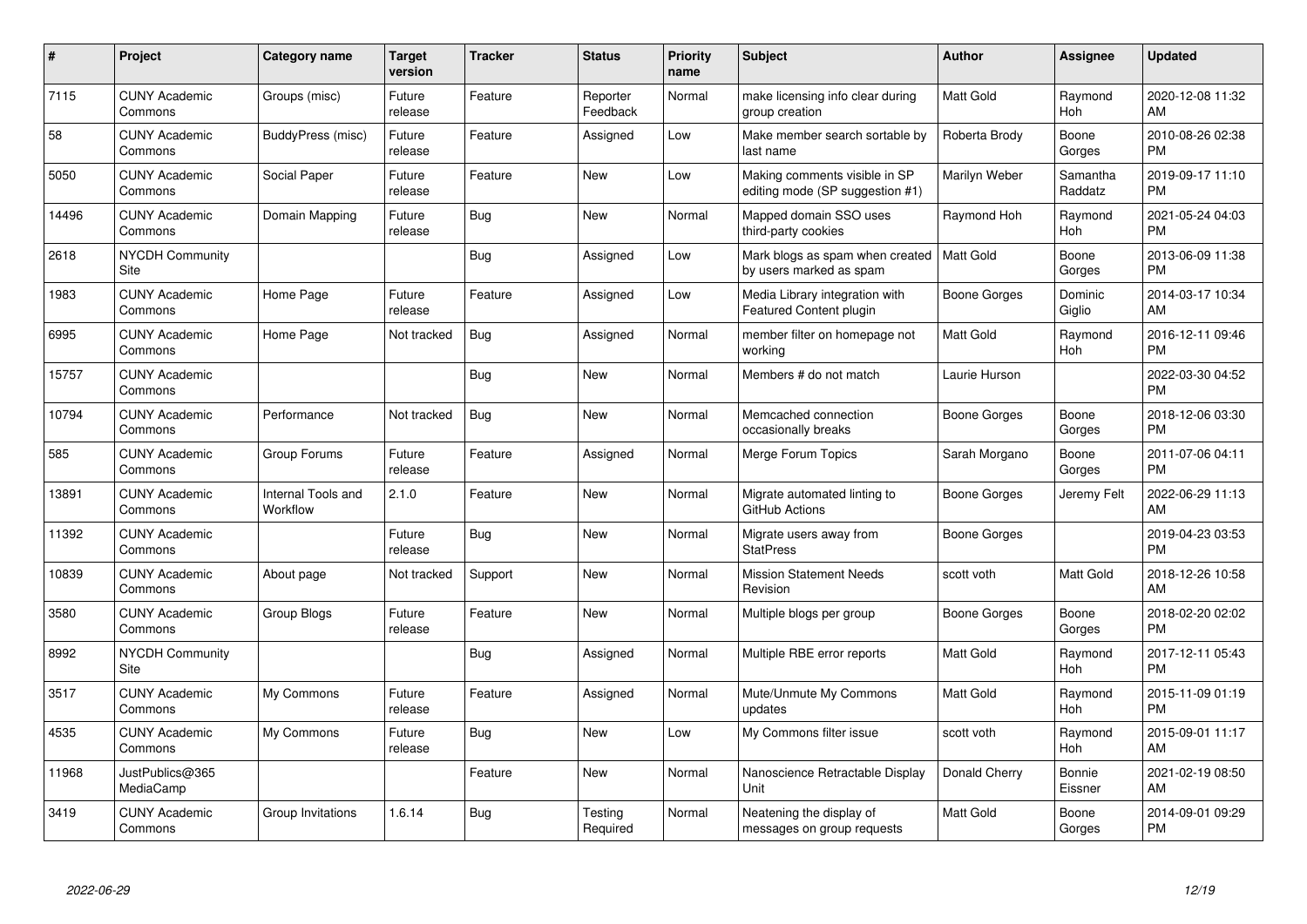| #     | Project                         | <b>Category name</b>           | <b>Target</b><br>version | <b>Tracker</b> | <b>Status</b>        | <b>Priority</b><br>name | <b>Subject</b>                                                    | <b>Author</b>       | <b>Assignee</b>     | <b>Updated</b>                |
|-------|---------------------------------|--------------------------------|--------------------------|----------------|----------------------|-------------------------|-------------------------------------------------------------------|---------------------|---------------------|-------------------------------|
| 11883 | <b>CUNY Academic</b><br>Commons | Help/Codex                     | Not tracked              | Support        | <b>New</b>           | Normal                  | Need Embedding Help Page<br>Update (Tableau)                      | Anthony Wheeler     | scott voth          | 2019-09-24 08:49<br>AM        |
| 16255 | <b>CUNY Academic</b><br>Commons | WordPress (misc)               |                          | Bug            | <b>New</b>           | Normal                  | Need to define 'MULTISITE'<br>constant in wp-config.php           | Raymond Hoh         |                     | 2022-06-19 09:31<br>AM        |
| 15169 | <b>CUNY Academic</b><br>Commons |                                | 2.0.3                    | Support        | Reporter<br>Feedback | Normal                  | new Prelude website zipfiles for<br>custom theme and other files. | Marilyn Weber       |                     | 2022-06-29 11:32<br>AM        |
| 4972  | <b>CUNY Academic</b><br>Commons | Analytics                      | Not tracked              | Bug            | <b>New</b>           | Normal                  | <b>Newsletter Analytics</b>                                       | Stephen Real        | Matt Gold           | 2015-12-09 12:54<br><b>PM</b> |
| 10678 | <b>CUNY Academic</b><br>Commons |                                | Not tracked              | <b>Bug</b>     | Reporter<br>Feedback | High                    | Newsletter Plugin Not Sending<br>Out Newsletters                  | Mark Webb           | Boone<br>Gorges     | 2019-09-16 09:38<br><b>PM</b> |
| 10262 | <b>CUNY Academic</b><br>Commons |                                | Not tracked              | <b>Bug</b>     | Reporter<br>Feedback | Normal                  | Newsletter Plugin: Broken Image<br>at Bottom of All Newsletters   | Mark Webb           | Raymond<br>Hoh      | 2018-08-30 05:17<br><b>PM</b> |
| 12436 | <b>CUNY Academic</b><br>Commons |                                | Not tracked              | <b>Bug</b>     | Assigned             | Normal                  | Nightly system downtime                                           | Boone Gorges        |                     | 2020-08-01 09:30<br>AM        |
| 15045 | <b>CUNY Academic</b><br>Commons |                                |                          | Support        | <b>New</b>           | Normal                  | no result for KCeL in the search<br>box on the commons            | Marilyn Weber       |                     | 2021-12-10 11:29<br>AM        |
| 12004 | <b>CUNY Academic</b><br>Commons |                                | Not tracked              | Support        | Reporter<br>Feedback | Normal                  | Notifications for spam blog<br>comments                           | Gina Cherry         | Raymond<br>Hoh      | 2019-11-01 12:05<br><b>PM</b> |
| 5317  | <b>CUNY Academic</b><br>Commons | <b>Group Blogs</b>             | Not tracked              | Bug            | Reporter<br>Feedback | Normal                  | Notifications of New Post Didn't<br>Come                          | Luke Waltzer        | Samantha<br>Raddatz | 2016-03-21 10:41<br><b>PM</b> |
| 14475 | <b>CUNY Academic</b><br>Commons |                                | Not tracked              | Publicity      | New                  | Normal                  | OER Showcase Page                                                 | Laurie Hurson       | Laurie Hurson       | 2021-09-14 10:46<br>AM        |
| 5225  | <b>CUNY Academic</b><br>Commons | Registration                   | Future<br>release        | Feature        | Assigned             | Normal                  | On-boarding Issues                                                | Luke Waltzer        | Samantha<br>Raddatz | 2016-02-12 02:58<br><b>PM</b> |
| 10354 | <b>CUNY Academic</b><br>Commons | <b>Public Portfolio</b>        | Future<br>release        | Feature        | New                  | Normal                  | Opt out of Having a Profile Page                                  | scott voth          | <b>Chris Stein</b>  | 2020-05-12 10:43<br>AM        |
| 3002  | <b>CUNY Academic</b><br>Commons | Search                         | Future<br>release        | Feature        | Assigned             | Normal                  | Overhaul CAC search by using<br>external search appliance         | <b>Boone Gorges</b> | Boone<br>Gorges     | 2020-07-15 03:05<br><b>PM</b> |
| 8976  | <b>CUNY Academic</b><br>Commons | Reply By Email                 | Not tracked              | Feature        | Assigned             | Normal                  | Package RBE new topics posting?                                   | Matt Gold           | Raymond<br>Hoh      | 2017-12-04 02:34<br><b>PM</b> |
| 14074 | <b>CUNY Academic</b><br>Commons | WordPress (misc)               | Not tracked              | Support        | Reporter<br>Feedback | Normal                  | page password protection problem                                  | Marilyn Weber       |                     | 2021-03-02 11:03<br>AM        |
| 8607  | <b>CUNY Academic</b><br>Commons |                                | Not tracked              | Support        | New                  | Normal                  | Paypal?                                                           | Marilyn Weber       | Matt Gold           | 2018-05-15 01:37<br><b>PM</b> |
| 15194 | <b>CUNY Academic</b><br>Commons | Internal Tools and<br>Workflow | 2.1.0                    | Feature        | <b>New</b>           | Normal                  | PHPCS sniff for un-restored<br>switch_to_blog() calls             | Boone Gorges        | Jeremy Felt         | 2022-05-26 10:45<br>AM        |
| 11971 | <b>CUNY Academic</b><br>Commons | <b>Email Notifications</b>     | Future<br>release        | Bug            | Reporter<br>Feedback | Low                     | Pictures obscured in emailed post<br>notifications                | Marilyn Weber       | Raymond<br>Hoh      | 2019-11-21 01:14<br><b>PM</b> |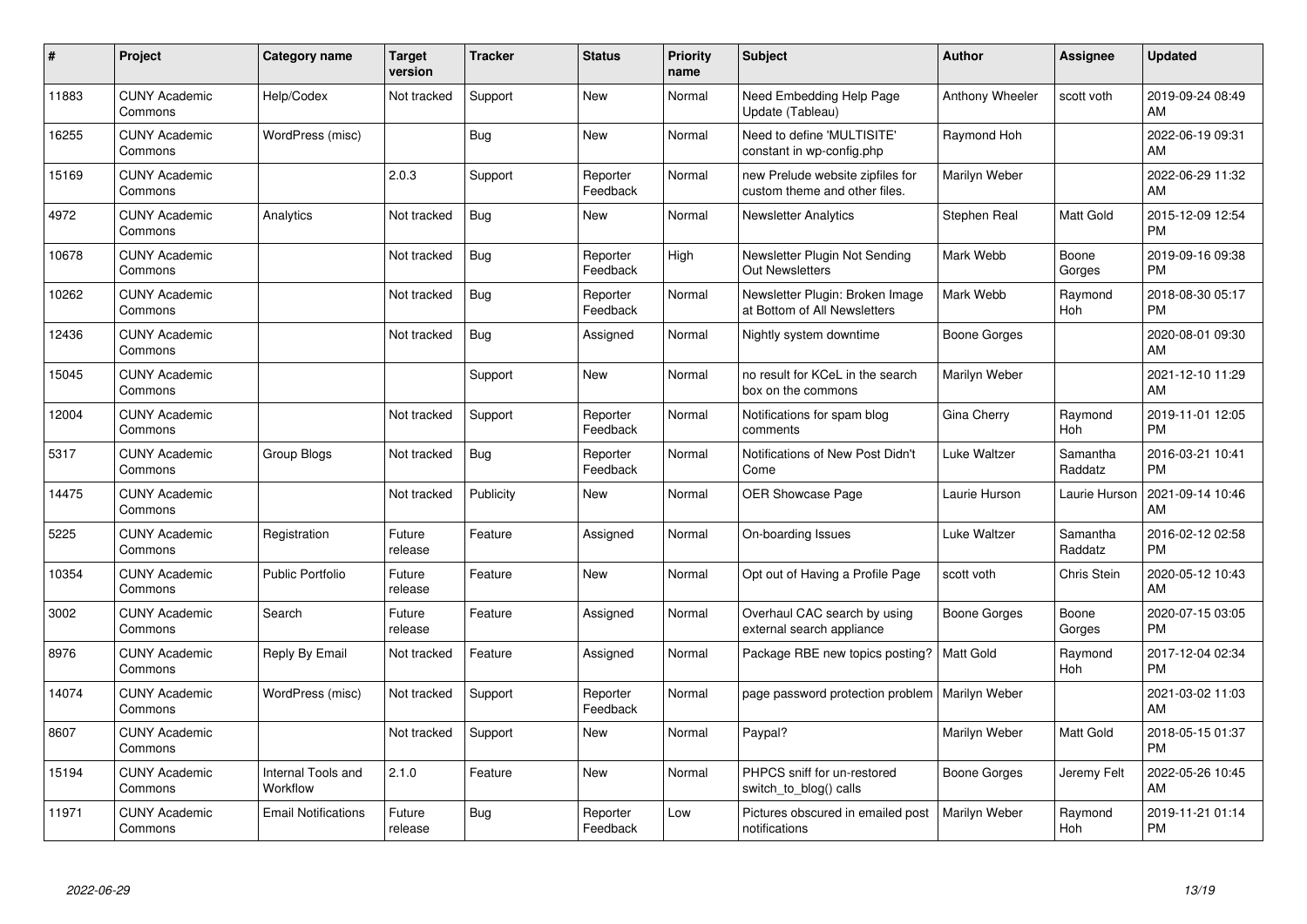| $\#$  | <b>Project</b>                  | <b>Category name</b>        | <b>Target</b><br>version | <b>Tracker</b> | <b>Status</b>        | <b>Priority</b><br>name | <b>Subject</b>                                                      | Author               | Assignee            | <b>Updated</b>                |
|-------|---------------------------------|-----------------------------|--------------------------|----------------|----------------------|-------------------------|---------------------------------------------------------------------|----------------------|---------------------|-------------------------------|
| 2612  | <b>CUNY Academic</b><br>Commons |                             | Not tracked              | Publicity      | Assigned             | Normal                  | Pinterest site for the Commons                                      | local admin          | Sarah<br>Morgano    | 2016-03-04 11:19<br>AM        |
| 1562  | <b>CUNY Academic</b><br>Commons | <b>WordPress Plugins</b>    | Future<br>release        | Feature        | Assigned             | Low                     | Play with NYT Collaborative<br><b>Authoring Tool</b>                | <b>Matt Gold</b>     | Boone<br>Gorges     | 2015-01-05 08:47<br><b>PM</b> |
| 11788 | <b>CUNY Academic</b><br>Commons | <b>WordPress Plugins</b>    | Future<br>release        | Support        | Reporter<br>Feedback | Normal                  | Plugin Request - Browse Aloud                                       | scott voth           |                     | 2019-09-24 08:42<br>AM        |
| 14629 | <b>CUNY Academic</b><br>Commons |                             | Not tracked              | Bug            | Reporter<br>Feedback | Normal                  | Possible Post Order Bug?                                            | <b>Syelle Graves</b> |                     | 2021-09-14 10:47<br>AM        |
| 3524  | <b>CUNY Academic</b><br>Commons | Documentation               | Not tracked              | Documentation  | Assigned             | Normal                  | Post describing all you can do<br>when starting up a new blog/group | Matt Gold            | scott voth          | 2014-10-04 12:56<br><b>PM</b> |
| 11771 | <b>CUNY Academic</b><br>Commons |                             | Not tracked              | Support        | Reporter<br>Feedback | Normal                  | post displays in sections                                           | Marilyn Weber        |                     | 2019-08-20 10:34<br>AM        |
| 3510  | <b>CUNY Academic</b><br>Commons | Publicity                   | 1.7                      | Publicity      | Assigned             | Normal                  | Post on the News Blog re: 'My<br>Commons'                           | Micki Kaufman        | Sarah<br>Morgano    | 2014-10-15 11:18<br>AM        |
| 10659 | <b>CUNY Academic</b><br>Commons | Group Forums                | Future<br>release        | Feature        | Assigned             | Normal                  | Post to multiple groups via email                                   | <b>Matt Gold</b>     | Raymond<br>Hoh      | 2018-11-15 12:54<br>AM        |
| 13912 | <b>CUNY Academic</b><br>Commons |                             | Not tracked              | Feature        | Hold                 | Low                     | posting "missed schedule"                                           | Marilyn Weber        |                     | 2021-02-23 10:46<br>AM        |
| 3506  | <b>CUNY Academic</b><br>Commons | Publicity                   | 1.7                      | Publicity      | <b>New</b>           | Normal                  | Prepare 1.7 email messaging                                         | Micki Kaufman        | Micki<br>Kaufman    | 2014-10-01 12:36<br><b>PM</b> |
| 4986  | <b>CUNY Academic</b><br>Commons | ZenDesk                     | Not tracked              | Support        | Assigned             | Normal                  | Prepare documentation for<br>Zendesk re web widget                  | <b>Matt Gold</b>     | Samantha<br>Raddatz | 2016-02-25 03:09<br><b>PM</b> |
| 3090  | <b>CUNY Academic</b><br>Commons | Twitter page                | Future<br>release        | Feature        | Assigned             | Normal                  | Prevent Retweets from showing<br>up on Commons twitter page         | <b>Matt Gold</b>     | Tahir Butt          | 2016-10-24 11:31<br>AM        |
| 14900 | <b>CUNY Academic</b><br>Commons |                             | Not tracked              | Support        | Reporter<br>Feedback | Normal                  | previous theme?                                                     | Marilyn Weber        |                     | 2021-10-25 10:31<br>AM        |
| 10580 | <b>CUNY Academic</b><br>Commons | Information<br>Architecture | Future<br>release        | Design/UX      | <b>New</b>           | Normal                  | Primary nav item review                                             | Boone Gorges         | Sara Cannon         | 2022-06-28 01:29<br><b>PM</b> |
| 13286 | <b>CUNY Academic</b><br>Commons |                             | Not tracked              | Support        | <b>New</b>           | Normal                  | problem connecting with<br>WordPress app                            | Marilyn Weber        | Raymond<br>Hoh      | 2020-09-08 11:16<br>AM        |
| 15685 | <b>CUNY Academic</b><br>Commons |                             |                          | Support        | New                  | High                    | problem with chrome?                                                | Marilyn Weber        |                     | 2022-04-25 03:40<br><b>PM</b> |
| 9060  | <b>CUNY Academic</b><br>Commons | Commons In A Box            | Not tracked              | Bug            | Hold                 | Normal                  | Problems with CBox image library<br>upload                          | Lisa Rhody           | Raymond<br>Hoh      | 2018-01-10 03:26<br><b>PM</b> |
| 2325  | <b>CUNY Academic</b><br>Commons | BuddyPress (misc)           | Future<br>release        | Feature        | Assigned             | Low                     | Profile should have separate fields<br>for first/last names         | local admin          | Boone<br>Gorges     | 2015-11-09 06:09<br><b>PM</b> |
| 4622  | <b>CUNY Academic</b><br>Commons | <b>Public Portfolio</b>     | Future<br>release        | Design/UX      | <b>New</b>           | Normal                  | <b>Profile Visibility Settings</b>                                  | Samantha Raddatz     | Samantha<br>Raddatz | 2015-09-21 12:18<br><b>PM</b> |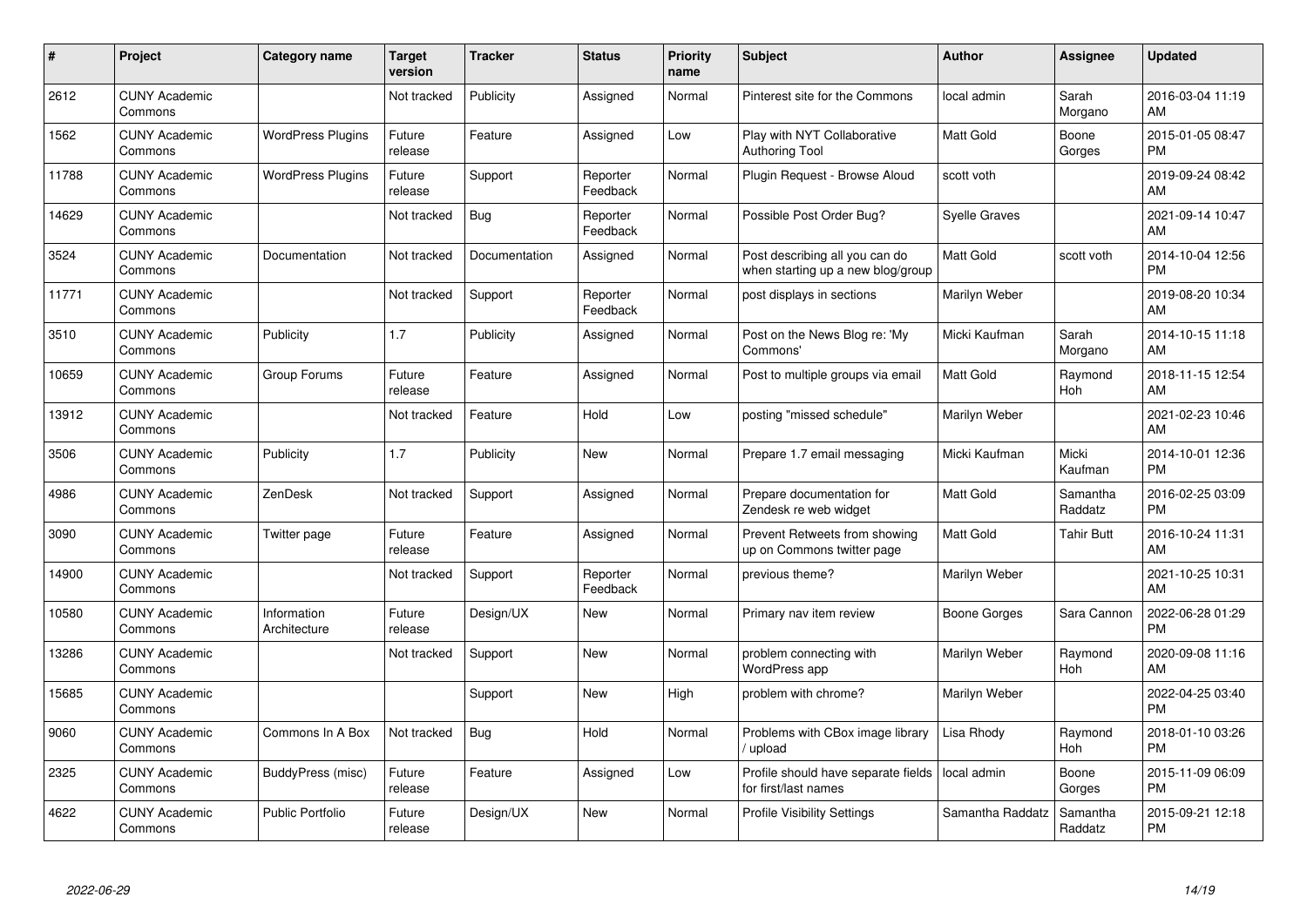| #     | Project                         | <b>Category name</b>      | <b>Target</b><br>version | <b>Tracker</b> | <b>Status</b>        | Priority<br>name | <b>Subject</b>                                                     | <b>Author</b>           | <b>Assignee</b>     | <b>Updated</b>                |
|-------|---------------------------------|---------------------------|--------------------------|----------------|----------------------|------------------|--------------------------------------------------------------------|-------------------------|---------------------|-------------------------------|
| 5316  | <b>CUNY Academic</b><br>Commons | User Experience           | Future<br>release        | Feature        | Assigned             | Normal           | Prompt user email address<br>updates                               | <b>Matt Gold</b>        | Stephen Real        | 2016-12-21 03:30<br><b>PM</b> |
| 14842 | <b>CUNY Academic</b><br>Commons |                           | Not tracked              | Support        | Reporter<br>Feedback | Normal           | Question about widgets and block<br>editor                         | Gina Cherry             |                     | 2021-10-06 03:01<br><b>PM</b> |
| 8991  | <b>CUNY Academic</b><br>Commons | Reply By Email            | Not tracked              | Bug            | Hold                 | Normal           | RBE duplicate email message<br>issue                               | Matt Gold               | Raymond<br>Hoh      | 2018-02-18 08:53<br><b>PM</b> |
| 658   | <b>CUNY Academic</b><br>Commons | <b>WordPress Plugins</b>  | Future<br>release        | Feature        | Assigned             | Normal           | Rebulid Sitewide Tag Suggestion                                    | Matt Gold               | Boone<br>Gorges     | 2015-01-05 08:47<br><b>PM</b> |
| 653   | <b>CUNY Academic</b><br>Commons | Group Blogs               | Future<br>release        | Feature        | Assigned             | Normal           | Redesign Integration of Groups<br>and Blogs                        | Matt Gold               | Samantha<br>Raddatz | 2015-11-09 05:40<br><b>PM</b> |
| 8836  | <b>CUNY Academic</b><br>Commons | <b>Blogs (BuddyPress)</b> | Future<br>release        | Feature        | Assigned             | Normal           | Redesign site launch process                                       | <b>Matt Gold</b>        | Boone<br>Gorges     | 2019-10-03 02:49<br><b>PM</b> |
| 2881  | <b>CUNY Academic</b><br>Commons | <b>Public Portfolio</b>   | Future<br>release        | Feature        | Assigned             | Normal           | Redesign the UX for Profiles                                       | Chris Stein             | Chris Stein         | 2016-10-13 12:45<br><b>PM</b> |
| 1888  | <b>CUNY Academic</b><br>Commons | Home Page                 | Future<br>release        | Feature        | Assigned             | Normal           | Refactor BP MPO Activity Filter to<br>support proper pagination    | Sarah Morgano           | Boone<br>Gorges     | 2014-05-01 07:11<br><b>PM</b> |
| 15883 | <b>CUNY Academic</b><br>Commons |                           | 2.1.0                    | Feature        | New                  | Normal           | Release BPGES update                                               | Boone Gorges            | Boone<br>Gorges     | 2022-05-26 10:39<br>AM        |
| 3369  | <b>CUNY Academic</b><br>Commons | Reply By Email            | Not tracked              | Outreach       | Hold                 | Normal           | Release reply by email to WP<br>plugin directory                   | <b>Matt Gold</b>        | Raymond<br>Hoh      | 2016-03-01 12:46<br><b>PM</b> |
| 10380 | <b>CUNY Academic</b><br>Commons | WordPress (misc)          | Future<br>release        | Feature        | In Progress          | Normal           | Remove blacklisted plugins                                         | Boone Gorges            |                     | 2022-04-26 12:00<br><b>PM</b> |
| 16110 | <b>CUNY Academic</b><br>Commons |                           |                          | Support        | Reporter<br>Feedback | Normal           | remove Creative Commons<br>license from pages?                     | Marilyn Weber           | Raymond<br>Hoh      | 2022-05-17 06:11<br><b>PM</b> |
| 5826  | <b>CUNY Academic</b><br>Commons | <b>WordPress Plugins</b>  | Future<br>release        | Support        | Reporter<br>Feedback | Normal           | <b>Remove Subscription Options</b><br>plugin from directory        | Sarah Morgano           | Sarah<br>Morgano    | 2016-10-21 04:14<br><b>PM</b> |
| 16199 | <b>CUNY Academic</b><br>Commons | <b>Directories</b>        | 2.0.3                    | Bug            | New                  | Normal           | Removed "Semester" Filter from<br><b>Courses Directory</b>         | Laurie Hurson           | Boone<br>Gorges     | 2022-06-29 11:32<br>AM        |
| 4388  | <b>CUNY Academic</b><br>Commons | WordPress (misc)          | Future<br>release        | <b>Bug</b>     | Assigned             | Normal           | Repeated request for<br>authentication.                            | Alice.Lynn<br>McMichael | Raymond<br>Hoh      | 2015-08-11 07:35<br><b>PM</b> |
| 1105  | <b>CUNY Academic</b><br>Commons | WordPress (misc)          | Future<br>release        | Feature        | Assigned             | Normal           | Rephrase Blog Privacy Options                                      | Matt Gold               | Samantha<br>Raddatz | 2015-11-09 06:19<br><b>PM</b> |
| 11496 | <b>CUNY Academic</b><br>Commons | <b>Public Portfolio</b>   | 1.15.2                   | Support        | New                  | Normal           | Replace Twitter Icon on Member<br>Portfolio page                   | scott voth              | Boone<br>Gorges     | 2019-06-06 01:03<br><b>PM</b> |
| 3577  | <b>CUNY Academic</b><br>Commons | My Commons                | Future<br>release        | Design/UX      | Assigned             | Normal           | Replies to items in My Commons                                     | <b>Matt Gold</b>        | Raymond<br>Hoh      | 2015-04-09 05:19<br><b>PM</b> |
| 5282  | <b>CUNY Academic</b><br>Commons | Social Paper              | Future<br>release        | Bug            | <b>New</b>           | Normal           | Replying via email directs to paper<br>but not individual comment. | Marilyn Weber           | Raymond<br>Hoh      | 2016-03-02 01:48<br><b>PM</b> |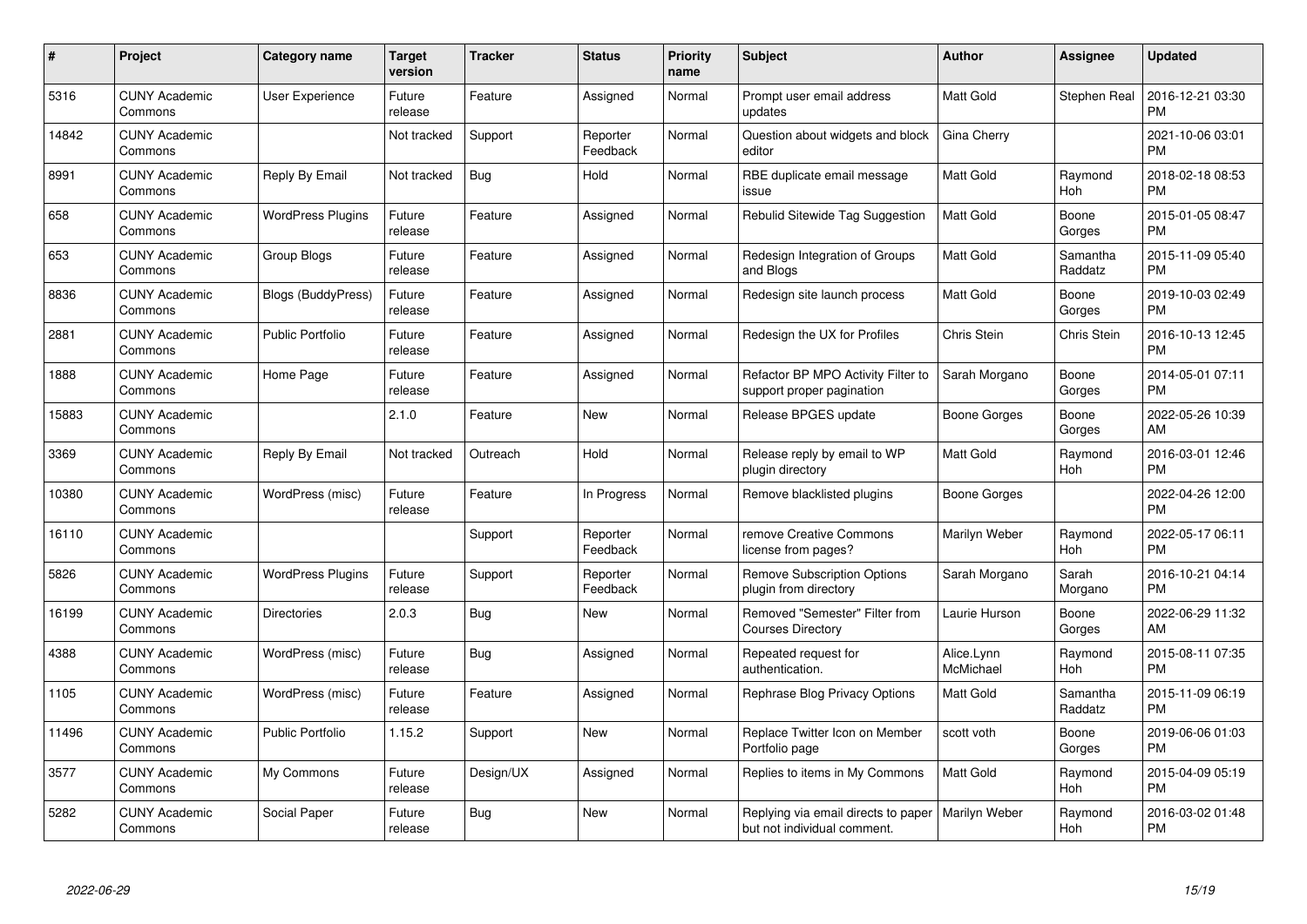| #     | Project                         | <b>Category name</b>           | <b>Target</b><br>version | <b>Tracker</b> | <b>Status</b>        | Priority<br>name | <b>Subject</b>                                                              | Author                  | <b>Assignee</b>     | <b>Updated</b>                |
|-------|---------------------------------|--------------------------------|--------------------------|----------------|----------------------|------------------|-----------------------------------------------------------------------------|-------------------------|---------------------|-------------------------------|
| 8902  | <b>CUNY Academic</b><br>Commons | Design                         | Not tracked              | Feature        | Assigned             | Normal           | Report back on research on<br><b>BuddyPress themes</b>                      | <b>Matt Gold</b>        | Michael Smith       | 2017-11-10 12:31<br><b>PM</b> |
| 9979  | <b>CUNY Academic</b><br>Commons | <b>Email Notifications</b>     | Not tracked              | Bug            | Reporter<br>Feedback | Normal           | Reports of slow email activation<br>emails                                  | <b>Matt Gold</b>        | Boone<br>Gorges     | 2018-08-29 09:40<br><b>PM</b> |
| 16319 | <b>CUNY Academic</b><br>Commons | <b>WordPress Plugins</b>       | 2.0.3                    | <b>Bug</b>     | New                  | Normal           | Request for Events Calendar Pro<br>5.14.2 update                            | Raymond Hoh             | Raymond<br>Hoh      | 2022-06-29 03:24<br><b>PM</b> |
| 9420  | <b>CUNY Academic</b><br>Commons | cuny.is                        | Not tracked              | Feature        | New                  | Normal           | Request for http://cuny.is/streams                                          | Raffi<br>Khatchadourian | Marilyn<br>Weber    | 2018-04-02 10:08<br>AM        |
| 4070  | <b>CUNY Academic</b><br>Commons | Analytics                      | Not tracked              | Support        | Assigned             | Normal           | Request for JITP site analytics                                             | Matt Gold               | Seth Persons        | 2016-02-23 03:09<br><b>PM</b> |
| 16099 | <b>CUNY Academic</b><br>Commons |                                |                          | Support        | Reporter<br>Feedback | Normal           | request for Newsletter Glue                                                 | Marilyn Weber           |                     | 2022-05-13 12:14<br><b>PM</b> |
| 3475  | <b>CUNY Academic</b><br>Commons | Events                         | Future<br>release        | Feature        | Assigned             | Normal           | Request to add plugin to<br>streamline room<br>booking/appointment booking  | Naomi Barrettara        | Boone<br>Gorges     | 2014-12-01 05:14<br><b>PM</b> |
| 2610  | <b>CUNY Academic</b><br>Commons | Group Invitations              | Future<br>release        | Feature        | Assigned             | Low              | Request: Custom invitation<br>message to group invites                      | local admin             | Boone<br>Gorges     | 2015-11-09 06:13<br><b>PM</b> |
| 15604 | <b>CUNY Academic</b><br>Commons | <b>Email Notifications</b>     | Future<br>release        | Feature        | Assigned             | Normal           | Restructure Commons Group<br><b>Digest Email Messages</b>                   | <b>Matt Gold</b>        | Boone<br>Gorges     | 2022-05-26 10:45<br>AM        |
| 3759  | <b>CUNY Academic</b><br>Commons | WordPress (misc)               | Future<br>release        | Feature        | Assigned             | Normal           | Review Interface for Adding Users<br>to Blogs                               | <b>Matt Gold</b>        | Boone<br>Gorges     | 2015-03-24 05:52<br><b>PM</b> |
| 16245 | <b>CUNY Academic</b><br>Commons | WordPress (misc)               |                          | Bug            | Reporter<br>Feedback | Normal           | Save Button missing on<br>WordPress Profile page                            | scott voth              | Raymond<br>Hoh      | 2022-06-16 03:09<br><b>PM</b> |
| 12247 | <b>CUNY Academic</b><br>Commons | Publicity                      | Not tracked              | Support        | New                  | Normal           | Screenshot of First Commons<br>Homepage                                     | scott voth              | scott voth          | 2020-01-14 12:08<br><b>PM</b> |
| 3230  | <b>CUNY Academic</b><br>Commons | Internal Tools and<br>Workflow | Not tracked              | Feature        | Assigned             | High             | Scripts for quicker<br>provisioning/updating of<br>development environments | Boone Gorges            | Boone<br>Gorges     | 2016-01-26 04:54<br><b>PM</b> |
| 5053  | <b>CUNY Academic</b><br>Commons | Social Paper                   | Future<br>release        | Feature        | <b>New</b>           | Low              | Scrollable menu to add readers<br>(SP suggestion #4)                        | Marilyn Weber           | Samantha<br>Raddatz | 2016-04-21 05:21<br><b>PM</b> |
| 5052  | <b>CUNY Academic</b><br>Commons | Social Paper                   | Future<br>release        | Feature        | New                  | Low              | Sentence by sentence or line by<br>line comments (SP suggestion #3)         | Marilyn Weber           | Boone<br>Gorges     | 2016-02-11 10:24<br><b>PM</b> |
| 1508  | <b>CUNY Academic</b><br>Commons | WordPress (misc)               | Future<br>release        | Feature        | Assigned             | Normal           | Share login cookies across<br>mapped domains                                | <b>Boone Gorges</b>     | Boone<br>Gorges     | 2012-07-02 12:12<br>PM        |
| 6356  | <b>CUNY Academic</b><br>Commons | <b>WordPress Plugins</b>       | Future<br>release        | Bug            | Reporter<br>Feedback | Low              | Should Subscribe2 be<br>deprecated?                                         | Luke Waltzer            |                     | 2017-03-20 12:20<br><b>PM</b> |
| 1423  | <b>CUNY Academic</b><br>Commons | BuddyPress (misc)              | Future<br>release        | Feature        | Assigned             | Low              | Show an avatar for pingback<br>comment activity items                       | Boone Gorges            | <b>Tahir Butt</b>   | 2016-10-24 12:03<br><b>PM</b> |
| 11077 | <b>CUNY Academic</b><br>Commons | Events                         | Not tracked              | Feature        | Reporter<br>Feedback | Normal           | Show event category description<br>in event list view                       | Raffi<br>Khatchadourian |                     | 2019-02-12 10:38<br><b>PM</b> |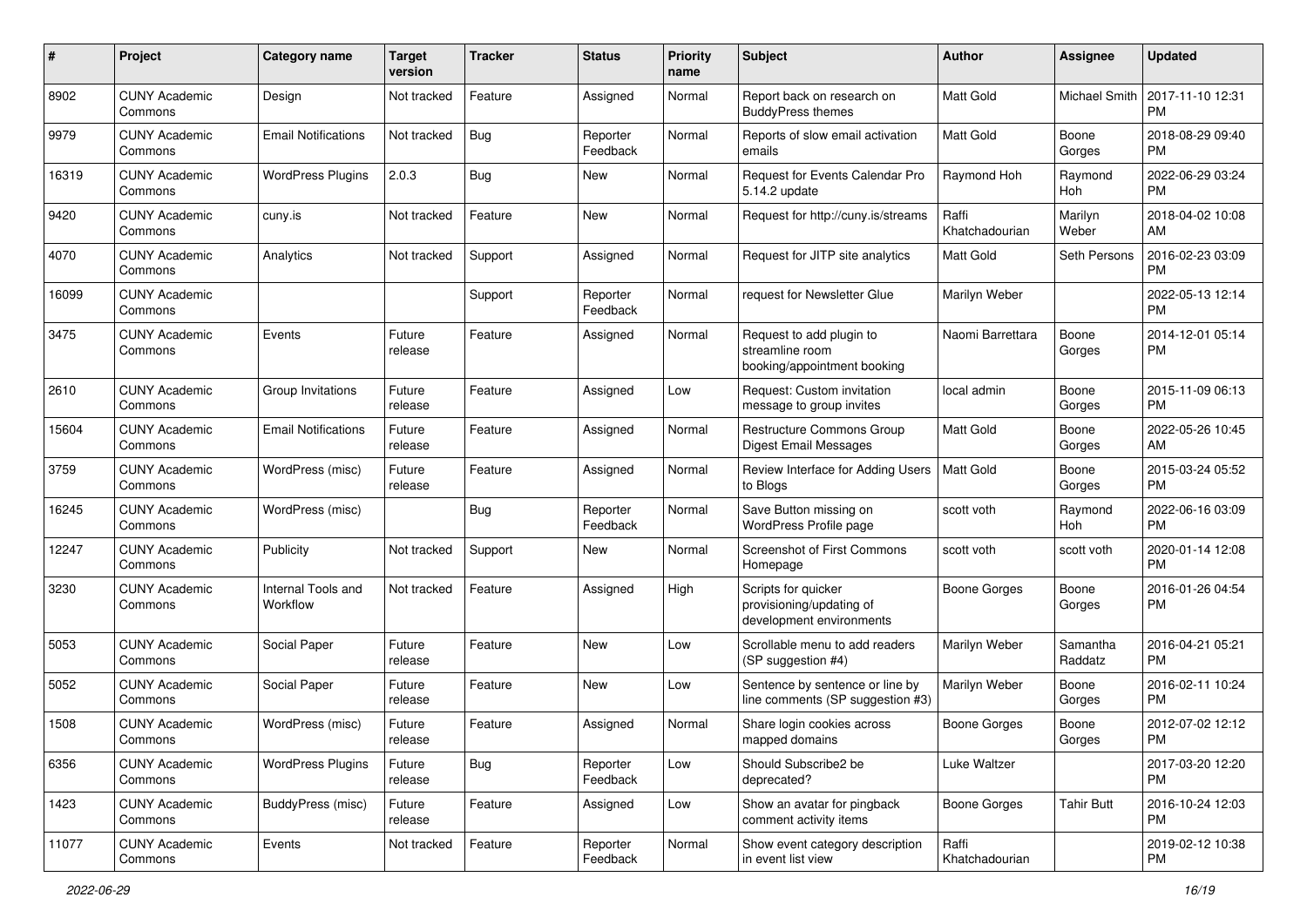| #     | Project                         | Category name           | <b>Target</b><br>version | Tracker   | <b>Status</b>        | <b>Priority</b><br>name | <b>Subject</b>                                                                                               | Author                  | <b>Assignee</b>     | <b>Updated</b>                |
|-------|---------------------------------|-------------------------|--------------------------|-----------|----------------------|-------------------------|--------------------------------------------------------------------------------------------------------------|-------------------------|---------------------|-------------------------------|
| 12484 | <b>CUNY Academic</b><br>Commons |                         | Not tracked              | Support   | Reporter<br>Feedback | Normal                  | Sign up Code for COIL Course<br>starting in March                                                            | Laurie Hurson           | Matt Gold           | 2020-03-02 02:26<br><b>PM</b> |
| 12328 | <b>CUNY Academic</b><br>Commons |                         | Not tracked              | Support   | New                  | Normal                  | Sign up Code for Non-CUNY<br>Faculty                                                                         | Laurie Hurson           |                     | 2020-01-28 10:25<br>AM        |
| 4661  | <b>CUNY Academic</b><br>Commons | User Experience         | Future<br>release        | Bug       | Assigned             | Normal                  | Simplify Events text                                                                                         | Matt Gold               | Samantha<br>Raddatz | 2015-10-02 09:06<br><b>PM</b> |
| 12438 | <b>CUNY Academic</b><br>Commons | Courses                 | Not tracked              | Bug       | New                  | Normal                  | Site appearing twice                                                                                         | Laurie Hurson           | Boone<br>Gorges     | 2020-02-18 01:34<br>PM        |
| 12360 | <b>CUNY Academic</b><br>Commons | <b>WordPress Themes</b> | Not tracked              | Bug       | Reporter<br>Feedback | Normal                  | site just says "DANTE We are<br>currently in maintenance mode,<br>please check back shortly."                | Marilyn Weber           |                     | 2020-02-04 12:13<br><b>PM</b> |
| 15767 | <b>CUNY Academic</b><br>Commons | WordPress (misc)        |                          | Support   | <b>New</b>           | Normal                  | Site loading slowly                                                                                          | scott voth              | Boone<br>Gorges     | 2022-04-04 08:56<br><b>PM</b> |
| 7022  | <b>CUNY Academic</b><br>Commons | Announcements           | Future<br>release        | Bug       | <b>New</b>           | Normal                  | Sitewide announcements should<br>be displayed on, and dismissable<br>from, mapped domains                    | <b>Boone Gorges</b>     | Boone<br>Gorges     | 2018-03-22 10:18<br>AM        |
| 15816 | <b>CUNY Academic</b><br>Commons |                         | Not tracked              | Support   | <b>New</b>           | Normal                  | slow loading at SPS                                                                                          | Marilyn Weber           |                     | 2022-04-05 01:26<br><b>PM</b> |
| 15242 | <b>CUNY Academic</b><br>Commons | Performance             | Not tracked              | Bug       | Reporter<br>Feedback | Normal                  | Slugist site                                                                                                 | Raffi<br>Khatchadourian | Boone<br>Gorges     | 2022-02-07 11:14<br>AM        |
| 3511  | <b>CUNY Academic</b><br>Commons | Publicity               | 1.7                      | Publicity | Assigned             | Normal                  | Social media for 1.7                                                                                         | Micki Kaufman           | Sarah<br>Morgano    | 2014-10-14 03:32<br><b>PM</b> |
| 7981  | <b>CUNY Academic</b><br>Commons | Social Paper            | Future<br>release        | Bug       | <b>New</b>           | Normal                  | Social Paper comments should<br>not go to spam                                                               | Luke Waltzer            | Boone<br>Gorges     | 2018-04-16 03:52<br><b>PM</b> |
| 5205  | <b>CUNY Academic</b><br>Commons | Social Paper            | Future<br>release        | Feature   | <b>New</b>           | Normal                  | Social Paper folders                                                                                         | Marilyn Weber           |                     | 2016-02-11 10:24<br><b>PM</b> |
| 7663  | <b>CUNY Academic</b><br>Commons | Social Paper            | Future<br>release        | Bug       | <b>New</b>           | Normal                  | Social Paper notifications not<br>formatted correctly on secondary<br>sites                                  | <b>Boone Gorges</b>     | Boone<br>Gorges     | 2018-04-16 03:52<br><b>PM</b> |
| 1744  | <b>CUNY Academic</b><br>Commons | <b>BuddyPress Docs</b>  | Future<br>release        | Feature   | Assigned             | Normal                  | Spreadsheet-style Docs                                                                                       | <b>Boone Gorges</b>     | Boone<br>Gorges     | 2015-11-09 06:13<br><b>PM</b> |
| 14908 | <b>CUNY Academic</b><br>Commons | Performance             |                          | Bug       | <b>New</b>           | Normal                  | Stale object cache on cdev                                                                                   | Raymond Hoh             | Boone<br>Gorges     | 2021-12-07 09:45<br>AM        |
| 860   | <b>CUNY Academic</b><br>Commons | Design                  | Future<br>release        | Design/UX | Assigned             | Normal                  | <b>Standardize Button Treatment</b><br>Across the Commons                                                    | Chris Stein             | Chris Stein         | 2014-05-01 09:45<br>AM        |
| 2175  | <b>CUNY Academic</b><br>Commons | WordPress (misc)        | Not tracked              | Support   | Assigned             | Normal                  | Subscibe 2 vs. Jetpack<br>subscription options                                                               | local admin             | Matt Gold           | 2016-01-26 04:58<br><b>PM</b> |
| 11024 | <b>CUNY Academic</b><br>Commons | WordPress (misc)        | Future<br>release        | Bug       | New                  | Normal                  | Subsites should not show "you<br>should update your .htaccess<br>now" notice after permalink setting<br>save | <b>Boone Gorges</b>     |                     | 2019-01-28 01:35<br><b>PM</b> |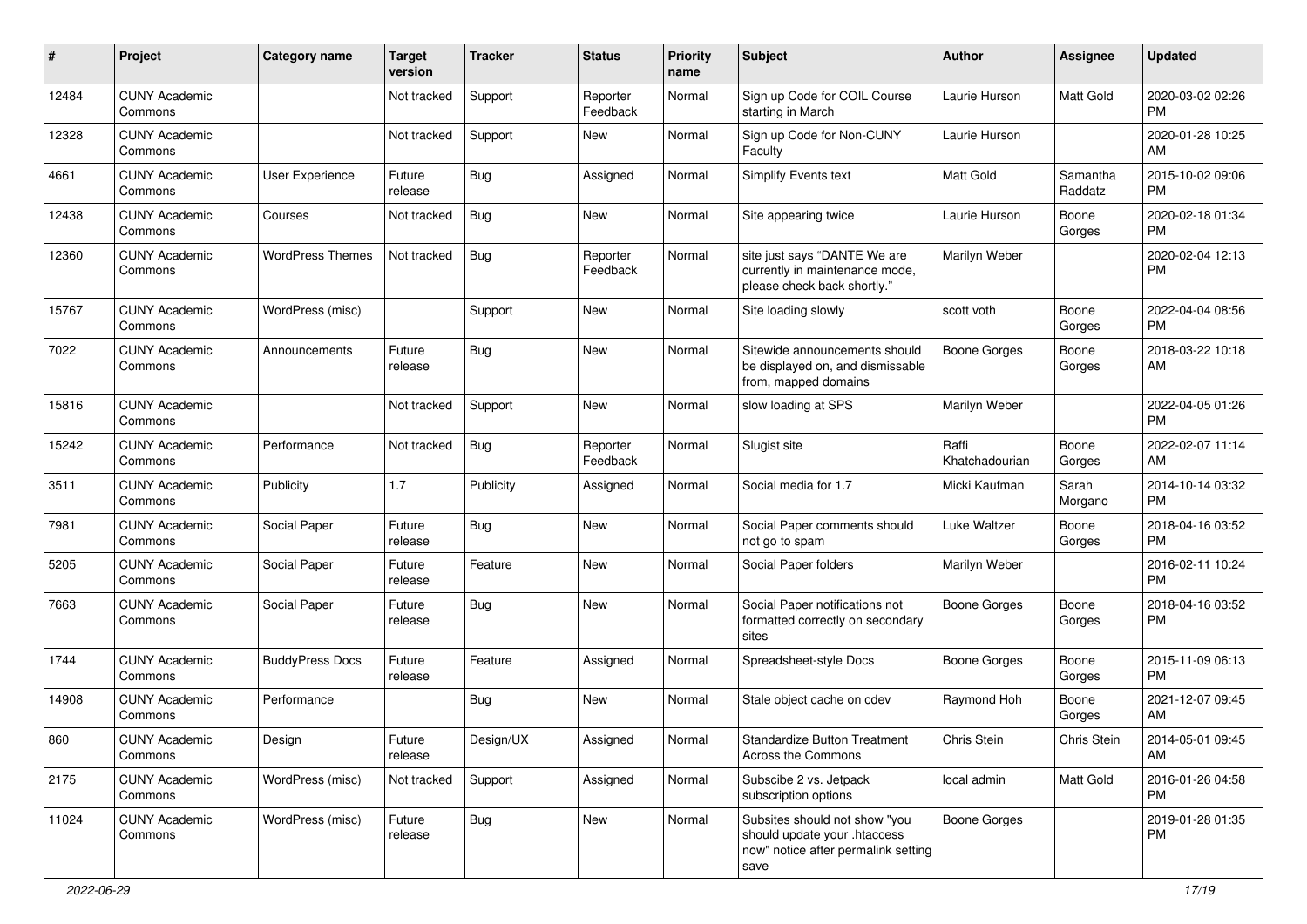| #     | <b>Project</b>                  | <b>Category name</b>     | <b>Target</b><br>version | <b>Tracker</b> | <b>Status</b>        | Priority<br>name | <b>Subject</b>                                                                             | <b>Author</b>      | Assignee            | <b>Updated</b>                |
|-------|---------------------------------|--------------------------|--------------------------|----------------|----------------------|------------------|--------------------------------------------------------------------------------------------|--------------------|---------------------|-------------------------------|
| 9028  | <b>CUNY Academic</b><br>Commons | Onboarding               | Future<br>release        | Feature        | Assigned             | Normal           | suggest groups to new members<br>during the registration process                           | <b>Matt Gold</b>   | Chris Stein         | 2018-10-24 12:34<br><b>PM</b> |
| 5298  | <b>CUNY Academic</b><br>Commons |                          | Not tracked              | Publicity      | New                  | Normal           | Survey Pop-Up Text                                                                         | Samantha Raddatz   | Samantha<br>Raddatz | 2016-03-22 12:27<br><b>PM</b> |
| 16177 | <b>CUNY Academic</b><br>Commons | Reply By Email           |                          | Bug            | <b>New</b>           | Normal           | Switch to Inbound mode for RBE                                                             | Raymond Hoh        | Raymond<br>Hoh      | 2022-05-30 04:32<br><b>PM</b> |
| 2576  | <b>NYCDH Community</b><br>Site  |                          |                          | <b>Bug</b>     | Hold                 | Low              | Test Next Button in Javascript<br><b>Tutorial Under Activities</b>                         | <b>Mark Newton</b> | Alex Gil            | 2013-05-18 02:55<br><b>PM</b> |
| 9515  | <b>CUNY Academic</b><br>Commons | <b>WordPress Plugins</b> | Not tracked              | <b>Bug</b>     | Reporter<br>Feedback | Normal           | Text to Speech plugin - "More<br>Slowly" checkbox not working                              | scott voth         | Boone<br>Gorges     | 2018-06-13 02:26<br><b>PM</b> |
| 9720  | <b>CUNY Academic</b><br>Commons | Authentication           | Future<br>release        | Feature        | New                  | Normal           | The Commons should be an<br>oAuth provider                                                 | Boone Gorges       |                     | 2019-03-01 02:04<br><b>PM</b> |
| 8901  | <b>CUNY Academic</b><br>Commons | Accessibility            | Future<br>release        | Feature        | Assigned             | Normal           | Theme analysis for accessibility                                                           | <b>Matt Gold</b>   | Boone<br>Gorges     | 2022-04-26 11:59<br>AM        |
| 7828  | <b>CUNY Academic</b><br>Commons |                          | Not tracked              | Feature        | Assigned             | Normal           | Theme Assessment 2017                                                                      | Margaret Galvan    | Margaret<br>Galvan  | 2017-05-02 10:41<br><b>PM</b> |
| 8211  | <b>CUNY Academic</b><br>Commons | <b>WordPress Themes</b>  | Future<br>release        | Feature        | New                  | Normal           | Theme Suggestions: Material<br>Design-Inspired Themes                                      | Margaret Galvan    | Margaret<br>Galvan  | 2017-08-07 02:48<br><b>PM</b> |
| 519   | <b>CUNY Academic</b><br>Commons | <b>BuddyPress Docs</b>   | Future<br>release        | Feature        | Assigned             | Low              | TOC for individual docs - for new<br>BP "wiki-like" plugin                                 | scott voth         | Boone<br>Gorges     | 2015-11-09 05:54<br><b>PM</b> |
| 12446 | <b>CUNY Academic</b><br>Commons | Groups (misc)            | Future<br>release        | Feature        | Reporter<br>Feedback | Normal           | Toggle default site to group forum<br>posting                                              | Laurie Hurson      | Laurie Hurson       | 2020-03-10 11:57<br>AM        |
| 11843 | <b>CUNY Academic</b><br>Commons | WordPress (misc)         | Future<br>release        | Design/UX      | New                  | Normal           | Tweaking the Gutenberg Editor<br>Interface                                                 | Laurie Hurson      |                     | 2022-04-26 12:00<br><b>PM</b> |
| 14911 | <b>CUNY Academic</b><br>Commons | <b>WordPress Themes</b>  | Not tracked              | Support        | <b>New</b>           | Normal           | Twentytwentyone theme                                                                      | Marilyn Weber      |                     | 2021-10-28 10:37<br>AM        |
| 11545 | <b>CUNY Academic</b><br>Commons | <b>WordPress Plugins</b> | Not tracked              | Support        | <b>New</b>           | Normal           | Twitter searches in WordPress                                                              | Gina Cherry        | Matt Gold           | 2019-09-23 01:03<br><b>PM</b> |
| 9926  | <b>CUNY Academic</b><br>Commons | <b>WordPress Plugins</b> | Future<br>release        | Bug            | New                  | Normal           | twitter-mentions-as-comments<br>cron jobs can run long                                     | Boone Gorges       | Boone<br>Gorges     | 2018-10-24 12:34<br><b>PM</b> |
| 16318 | <b>CUNY Academic</b><br>Commons |                          |                          | Bug            | <b>New</b>           | Normal           | Unable to Access block editor or<br>embed YouTube videos in new<br>pages, in one site only | Syelle Graves      |                     | 2022-06-29 02:24<br><b>PM</b> |
| 2666  | <b>CUNY Academic</b><br>Commons | About page               | Not tracked              | Documentation  | Assigned             | Normal           | <b>Update About Text</b>                                                                   | Chris Stein        | Luke Waltzer        | 2016-03-04 11:19<br>AM        |
| 1460  | <b>CUNY Academic</b><br>Commons | Analytics                | Future<br>release        | Feature        | Assigned             | Normal           | Update System Report                                                                       | <b>Brian Foote</b> | Boone<br>Gorges     | 2015-11-09 06:13<br><b>PM</b> |
| 12392 | <b>CUNY Academic</b><br>Commons | Help/Codex               | Not tracked              | Documentation  | <b>New</b>           | Normal           | <b>Updates to Common Commons</b><br>Questions on Help Page                                 | scott voth         | Margaret<br>Galvan  | 2020-02-11 10:53<br>AM        |